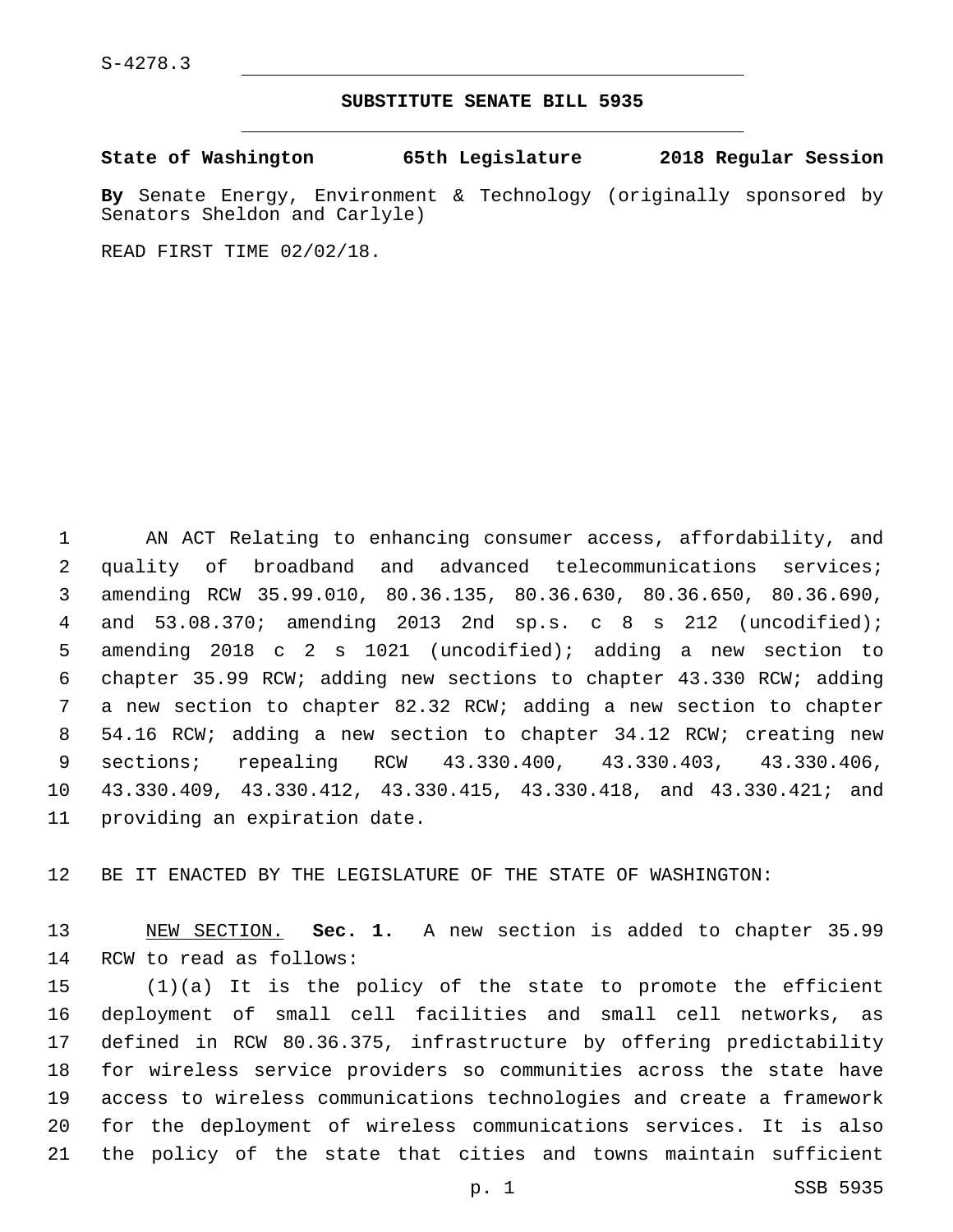authority to manage the public rights-of-way for the health, safety, and welfare of their citizens and the general public.

 (b) It is the intent of the legislature that cities and towns may require personal wireless service providers seeking to deploy small cell facilities or small cell networks infrastructure to obtain a master permit or equivalent authority under RCW 35.99.030. Additionally, a city or town may require a wireless service provider to obtain appropriate permits to enter and use the specified right- of-way for the purpose of installing, maintaining, repairing, or removing identified small cell network facilities.

 (2) Except as provided for in subsection (7) of this section, cities and towns with a population greater than five thousand shall enact a small cell facility deployment ordinance, or develop a small cell facility deployment policy establishing a process for siting small cell facilities and small cell networks within the right-of-way under this chapter, provided the city or town has received a complete application and application fee for a master permit from a wireless service provider for a small cell facility as defined in RCW 19 80.36.375.

 (3) A city or town may not require an applicant proposing to site a small cell facility on an existing pole or structure to apply for a 22 conditional use permit except where:

 (a) Such a proposal would require original installation of a new 24 pole or structure;

 (b) Such a proposal would require an existing pole or structure to be extended or replaced at a height more than fifteen feet above the existing height of a pole or structure, except where the applicant can demonstrate that the requested pole height is the minimum needed to achieve necessary safety clearances or the 30 requirement of the pole owner; or

 (c) The proposed facility does not meet established design standards for small cell facilities or small cell networks, as 33 defined in RCW 80.36.375.

 (4)(a) A city or town that updates an existing small cell facility deployment ordinance or policy, or adopts a small cell facility deployment ordinance or policy must outline the process that personal wireless service providers are required to follow in seeking a master permit to deploy small cell facilities and small cell 39 networks, as defined in RCW 80.36.375.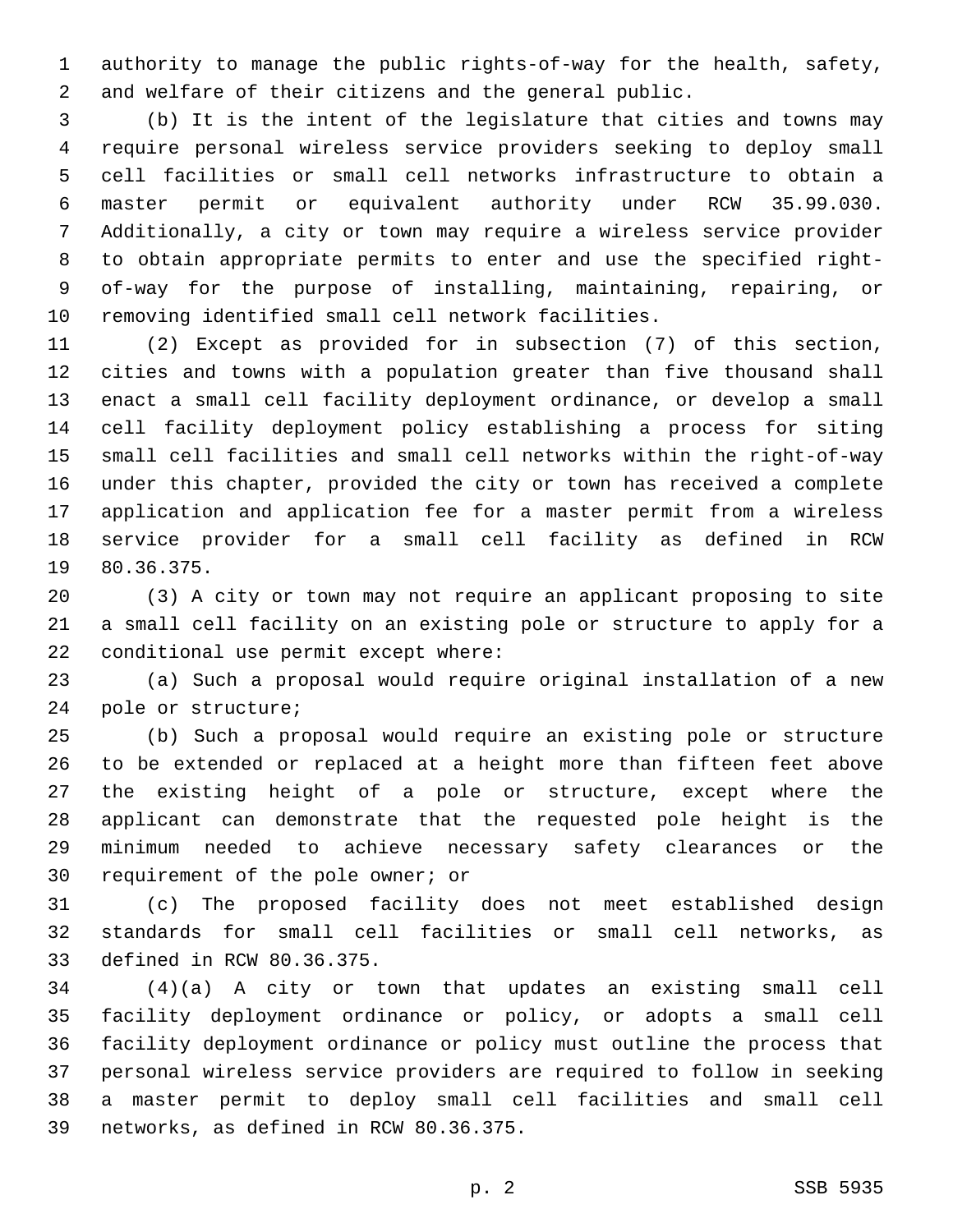(b) The small cell facility deployment ordinance or policy must treat service providers in a competitively neutral and 3 nondiscriminatory manner.

 (5) The small cell facility deployment ordinance or policy must include initial fees or deposits required for filing the master permit application. The use of a deposit for administrative costs in lieu of a set fee is not prohibited if the final, total administrative fee charged complies with the requirements of RCW 35.21.860. The fee schedule may allow a permit applicant to pay an additional fee for expedited permit processing if the city has deployed such a process. This provision is not intended to require jurisdictions to create an expedited permitting process when one does 13 not already exist.

 (6) A small cell facility deployment ordinance or policy may include the following provisions, at the discretion of the city or town: Standards for the installation of small cell facilities and small cell networks, as defined in RCW 80.36.375, on city or town- owned structures located outside of the right-of-way and other terms 19 and conditions for these installations.

 (7) A city or town that, as of the effective date of this section, has previously adopted an ordinance or policy, consistent with this act, governing the siting of small cell network infrastructure is not required to adopt or amend a small cell facility deployment ordinance or policy as otherwise required under 25 subsection (2) of this section.

 (8) A small cell facility deployment ordinance or policy enacted as required by this section has no effect on previously adopted franchises, permits, or agreements for small cell facilities or small cell networks deployments made or entered into by any city or town.

 (9) Nothing in this section limits a city or town from issuing master permits or use permits in accordance with other provisions of 32 this chapter.

 (10) Nothing in this section may be construed as creating a duty on cities or towns with a population less than five thousand. However, cities with a population of less than five thousand may adopt a small cell facility deployment ordinance or policy and the 37 provisions under subsection (2) of this section.

 **Sec. 2.** RCW 35.99.010 and 2000 c 83 s 1 are each amended to read as follows:39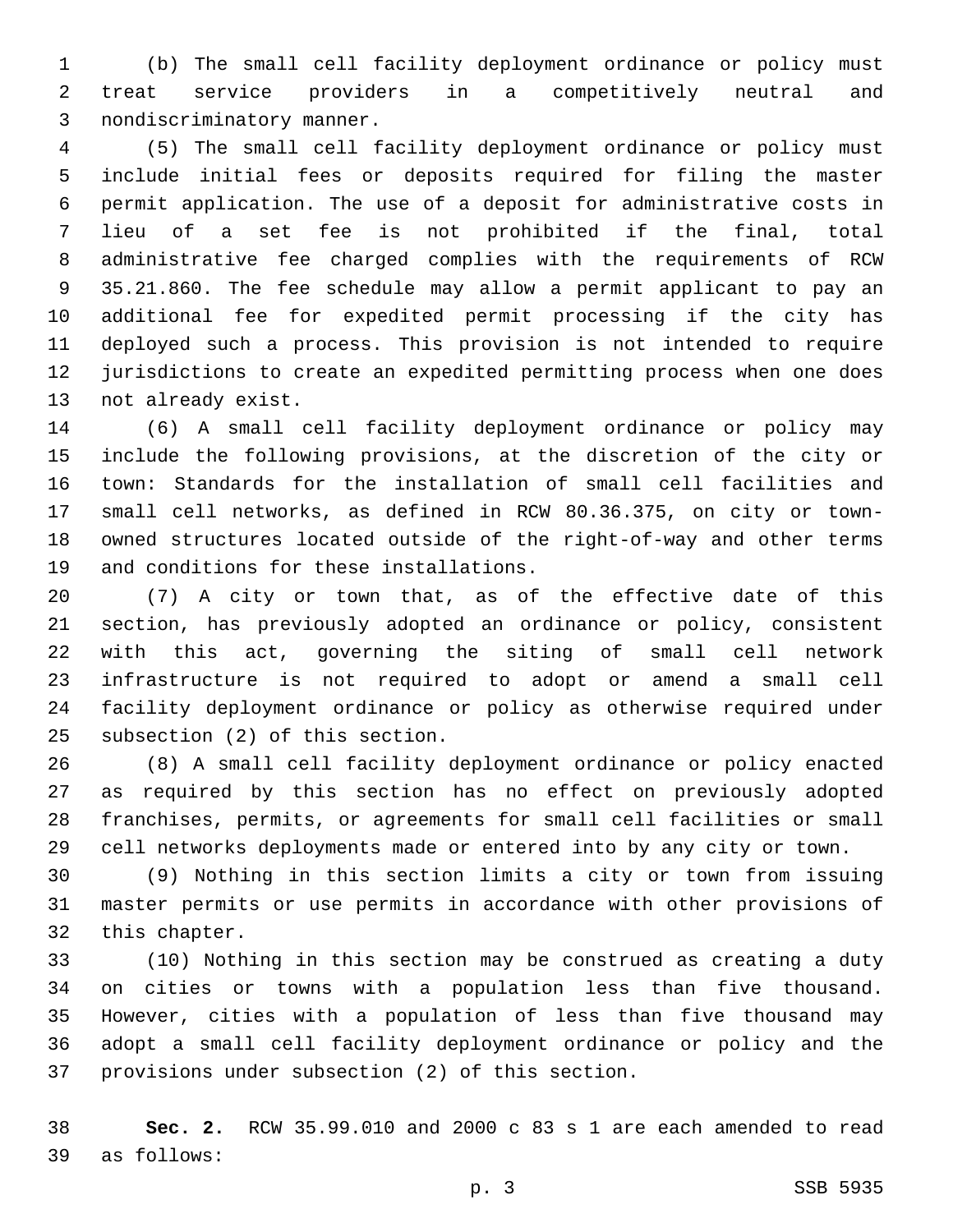The definitions in this section apply throughout this chapter 2 unless the context clearly requires otherwise.

 (1) "Cable television service" means the one-way transmission to subscribers of video programming and other programming service and subscriber interaction, if any, that is required for the selection or use of the video programming or other programming service.

 (2) "Facilities" means all of the plant, equipment, fixtures, appurtenances, antennas, and other facilities necessary to furnish and deliver telecommunications services and cable television services, including but not limited to poles with crossarms, poles without crossarms, wires, lines, conduits, cables, communication and signal lines and equipment, braces, guys, anchors, vaults, and all attachments, appurtenances, and appliances necessary or incidental to the distribution and use of telecommunications services and cable 15 television services.

 (3) "Master permit" means the agreement in whatever form whereby a city or town may grant general permission to a service provider to enter, use, and occupy the right-of-way for the purpose of locating facilities. This definition is not intended to limit, alter, or change the extent of the existing authority of a city or town to require a franchise nor does it change the status of a service provider asserting an existing statewide grant based on a predecessor telephone or telegraph company's existence at the time of the adoption of the Washington state Constitution to occupy the right-of-way. For the purposes of this subsection, a franchise, except for a cable television franchise, is a master permit. A master permit does not include cable television franchises.

 (4) "Personal wireless services" means commercial mobile services, unlicensed wireless services, and common carrier wireless exchange access services, as defined by federal laws and regulations.

 (5) "Right-of-way" means land acquired or dedicated for public 32 roads and streets, but does not include:

33 (a) State highways;

 (b) Land dedicated for roads, streets, and highways not opened 35 and not improved for motor vehicle use by the public;

 (c) Structures, including poles and conduits, located within the 37 right-of-way;

(d) Federally granted trust lands or forest board trust lands;

 (e) Lands owned or managed by the state parks and recreation 40 commission; or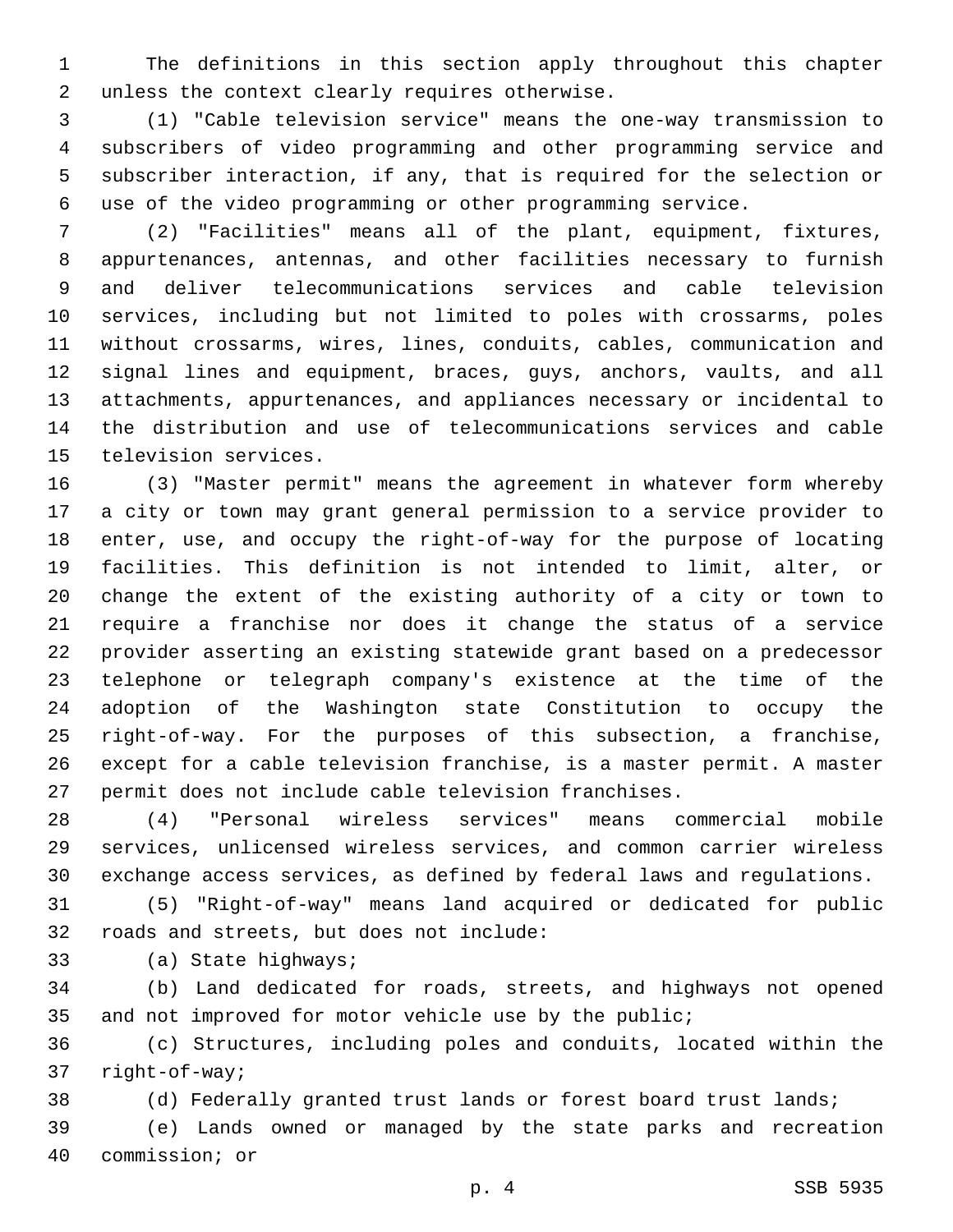(f) Federally granted railroad rights-of-way acquired under 43 U.S.C. Sec. 912 and related provisions of federal law that are not 3 open for motor vehicle use.

 (6) "Service provider" means every corporation, company, association, joint stock association, firm, partnership, person, city, or town owning, operating, or managing any facilities used to provide and providing personal wireless services, telecommunications, or cable television service for hire, sale, or resale to the general public. Service provider includes the legal successor to any such corporation, company, association, joint stock association, firm, 11 partnership, person, city, or town. A personal wireless service provider includes entities providing infrastructure, including but 13 not limited to fiber, conduit, poles, or other structures to another service provider, but does not include electrical utility entities.

 (7) "Telecommunications service" means the transmission of information by wire, radio, optical cable, electromagnetic, or other similar means for hire, sale, or resale to the general public. For the purpose of this subsection, "information" means knowledge or intelligence represented by any form of writing, signs, signals, pictures, sounds, or any other symbols. For the purpose of this chapter, telecommunications service excludes the over-the-air transmission of broadcast television or broadcast radio signals.

 (8) "Use permit" means the authorization in whatever form whereby a city or town may grant permission to a service provider to enter and use the specified right-of-way for the purpose of installing, maintaining, repairing, or removing identified facilities.

NEW SECTION. **Sec. 3.** The legislature finds that:

 (1) The federal communications commission has adopted a national broadband plan that includes recommendations directed to federal, state, and local governments, including recommendations to:

 (a) Design policies to ensure robust competition and maximizing 32 consumer welfare, innovation, and investment;

 (b) Ensure efficient allocation and management of assets that government controls or influences, such as poles and rights-of-way, to encourage network upgrades and competitive entry;

 (c) Reform current universal service mechanisms to support deployment in high-cost areas; ensuring that low-income Americans can afford broadband; and supporting efforts to boost adoption and 39 utilization; and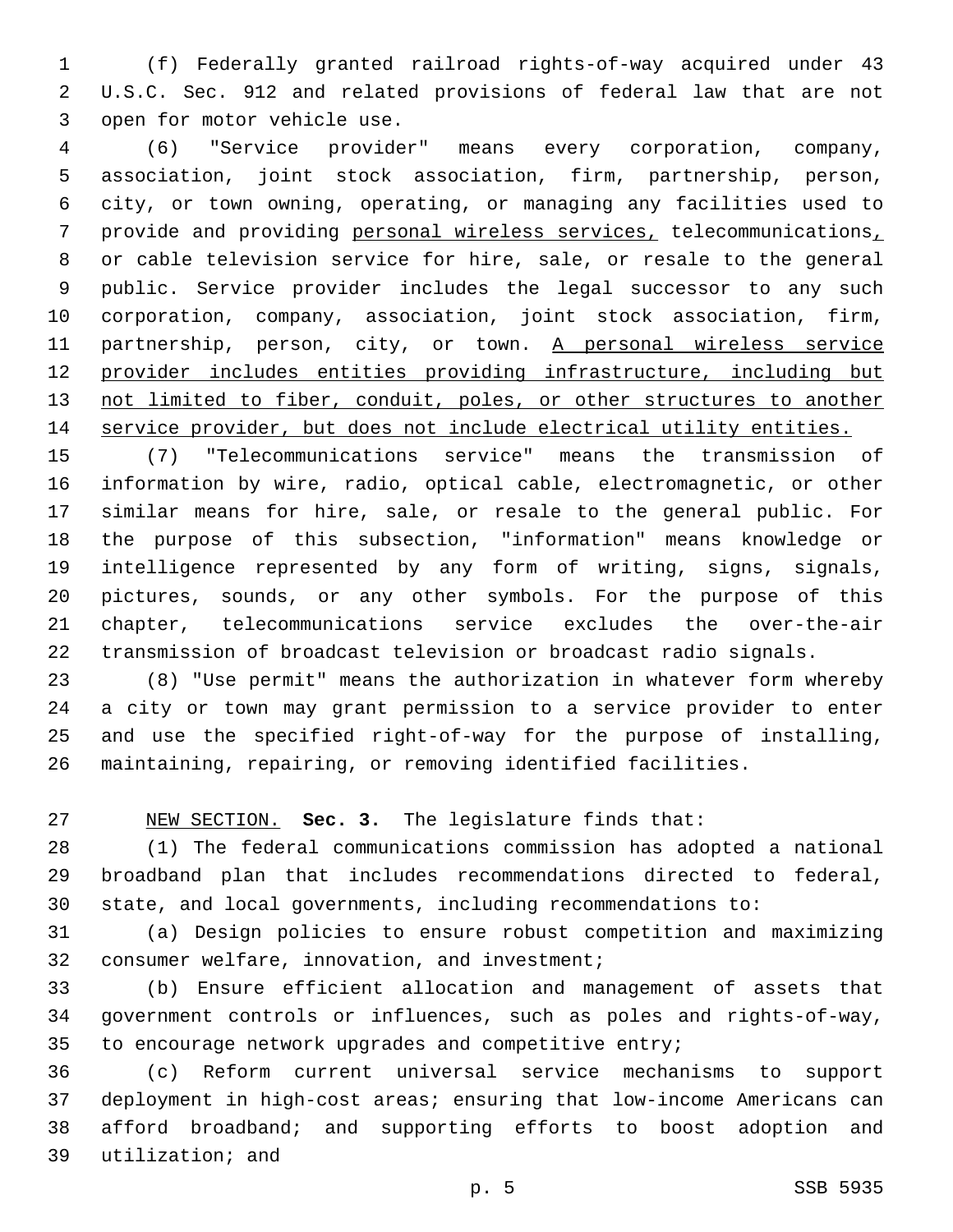(d) Reform laws, policies, standards, and incentives to maximize the benefits of broadband in sectors that government influences significantly, such as public education, health care, and government operations;4

 (2) The federal communications commission has also adopted a goal that all of the country's households have affordable access to actual download speeds of at least twenty-five megabits per second and actual upload speeds of at least three megabits per second; that a majority of households have access to speeds of one hundred fifty megabits, respectively; and that every community should have affordable access to at least one gigabit per second broadband service to anchor institutions such as schools, hospitals, and 13 government buildings;

 (3) These national goals are presently appropriate for Washington state, and recognizes that as technology advances the goals will 16 require changes over time;

 (4) Extensive investments have been made by the telecommunications industry and the public sector, as well as policies and programs adopted to provide affordable broadband services throughout the state, that will provide a foundation to build a comprehensive statewide framework for additional actions 22 needed to advance state's broadband goals.

 NEW SECTION. **Sec. 4.** A new section is added to chapter 43.330 24 RCW to read as follows:

 The definitions in this section apply throughout sections 5 through 8 of this act unless the context clearly requires otherwise.

 (1) "Broadband" means networks of deployed telecommunications equipment and technologies necessary to provide high-speed internet access and other advanced telecommunications services.

 (2) "Local governments" includes cities, towns, counties, municipal corporations, public port districts, quasi-municipal 32 corporations, and special purpose districts.

(3) "Office" means the governor's office on broadband access.

 (4) "Underserved areas" means areas lacking adequate broadband 35 service.

(5) "Unserved areas" means areas without access to broadband.

 NEW SECTION. **Sec. 5.** A new section is added to chapter 43.330 38 RCW to read as follows: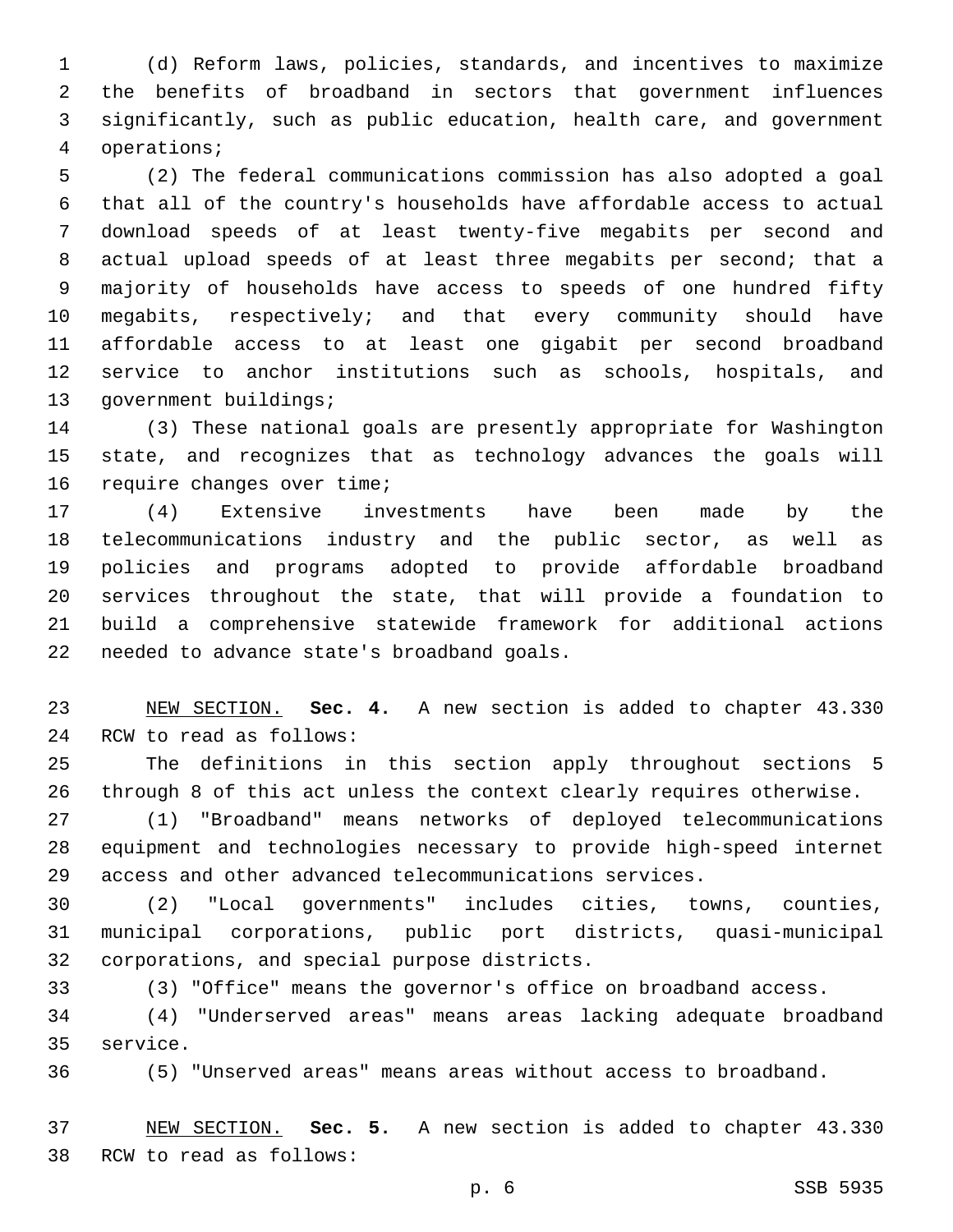(1) The governor's office on broadband access is created within the department. The mission of the office is to improve economic vitality, health care access, and education through greater access to 4 broadband services.

 (2) The office, in collaboration with the utilities and transportation commission, the office of the chief information officer, and the community economic revitalization board, shall serve as the coordinating body for public and private efforts to ensure statewide broadband access and deployment. The office is responsible for all matters regarding the adoption of statewide broadband access 11 and deployment.

12 (3) The duties of the office include:

 (a) Coordinating with local governments, communities, public and private entities, and consumer-owned and investor-owned utilities to develop strategies and plans for deployment of broadband 16 infrastructure and access to broadband services;

 (b) Reviewing existing broadband initiatives, policies, and 18 public and private investments;

 (c) Taking comprehensive actions to advance the state's broadband 20 access goals;

 (d) Updating the state's goals and standards for broadband service as technological advances become available;

 (e) Identifying, on an annual basis, unserved and underserved 24 areas of the state;

 (f) Implementing actions necessary to develop and maintain a detailed inventory of the deployment of broadband services, including monitoring and tracking the availability of broadband services and internet speeds across the state, with an emphasis upon identifying and assessing progress made towards achieving the goals for internet 30 speeds in unserved and underserved areas;

 (g) Developing standards for defining levels of service for broadband access, including unserved and underserved areas, and revising these standards as technological advances are made and 34 services are expanded;

 (h) Fostering public sector and telecommunications industry actions to bring sustainable broadband access to areas that are 37 unserved or underserved;

 (i) Prioritizing and sequencing delivery of quality broadband service to unserved and underserved areas of the state; and

p. 7 SSB 5935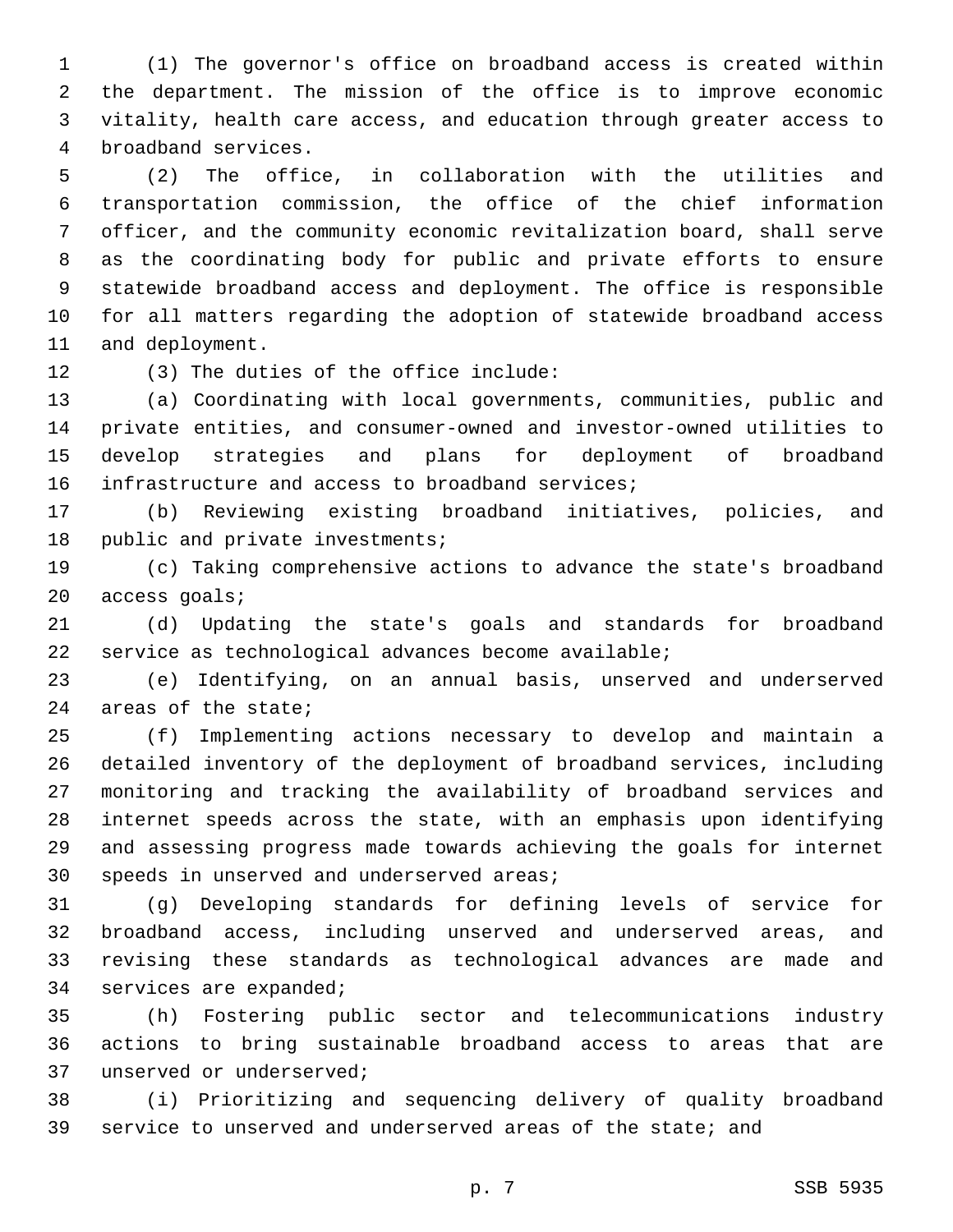(j) Coordinating public, private, state, and federal funds or other funds, for deployment of broadband services in underserved and 3 unserved areas of the state.

 (4) When developing plans or strategies for broadband deployment, 5 the office must consider:

 (a) Partnerships between communities, tribes, nonprofit organizations, consumer-owned and investor-owned utilities, and 8 public and private entities;

 (b) Funding opportunities that provide for the coordination of public, private, state, and federal funds for the purposes of making broadband-capable infrastructure or broadband services available to 12 underserved or unserved areas of the state;

(c) Barriers to the adoption of broadband service;

(d) Unserved or underserved populations in the state; and

 (e) Requiring minimum broadband access service of twenty-five mbps download speed and three mbps upload speed and faster speeds as 17 technology advances.

 (5) By November 1, 2018, the office must develop a list of projects for grant support as authorized under section 7 of this act that will advance high speed broadband access in unserved rural areas of the state. Beginning November 1, 2018, through December 31, 2020, the office must give first priority to projects deploying end-user broadband services in unserved or underserved rural areas of the 24 state.

 (6) The office may conduct research as provided under RCW 43.330.050(8) as it applies to the development and deployment of broadband access throughout the state. Information provided to the office in the course of research and analysis is not subject to 29 disclosure subject to RCW  $42.56.270(12)(a)(i)$ .

 NEW SECTION. **Sec. 6.** A new section is added to chapter 43.330 31 RCW to read as follows:

 (1) The office may take all appropriate steps to seek federal funding in order to maximize investment in broadband deployment and 34 adoption in the state.

 (2) The office may apply for federal funds and other grants or donations and must deposit the funds in the broadband access account 37 created in section 10 of this act.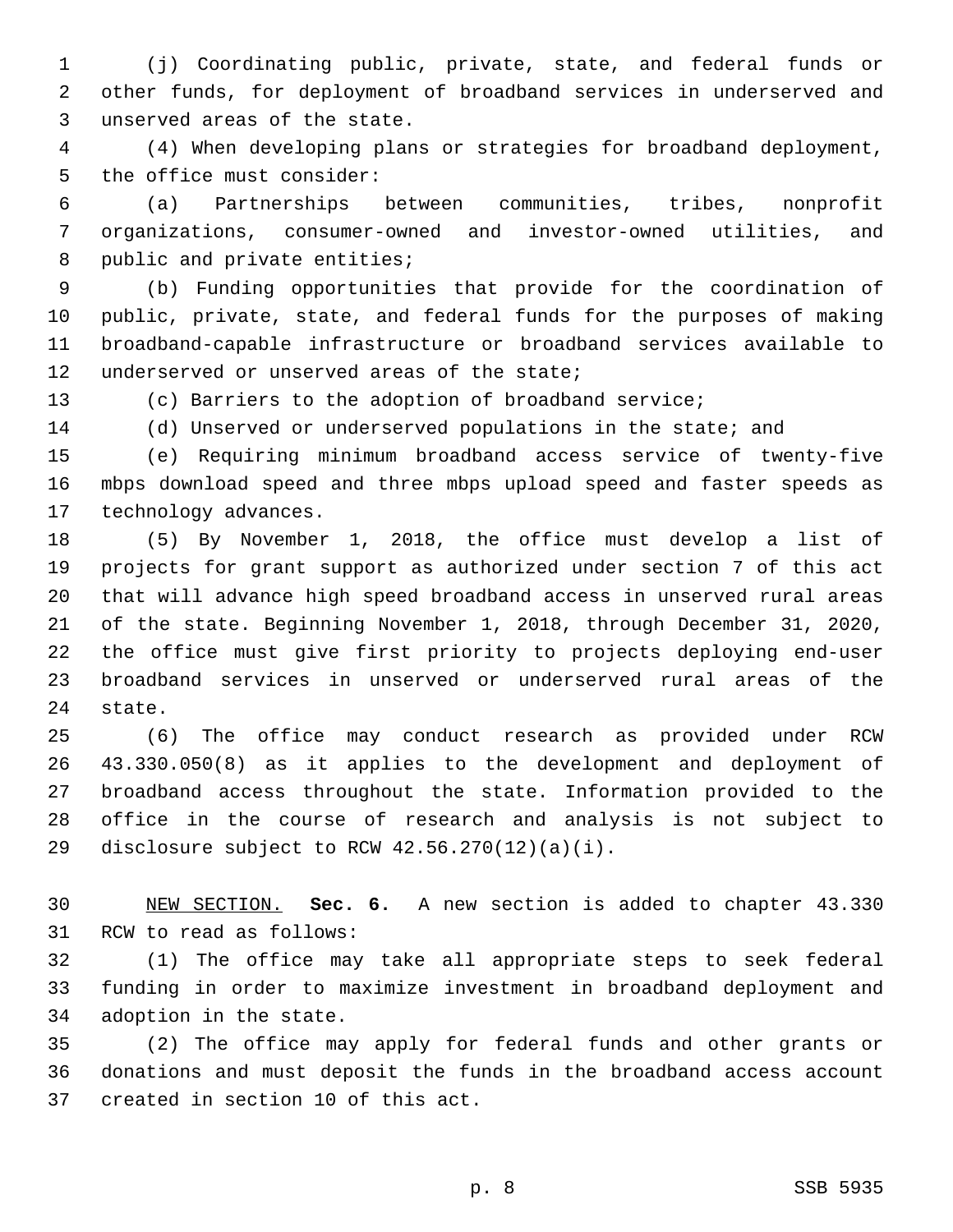NEW SECTION. **Sec. 7.** A new section is added to chapter 43.330 2 RCW to read as follows:

 (1)(a) The office must establish a competitive grant program to assist qualified local governments and tribes to build infrastructure for open access, high speed broadband services, with download speeds of at least twenty-five megabits per second and upload speeds of at least three megabits per second, in unserved and underserved areas of 8 the state.

(b) Eligible uses of grant funds must be prioritized as follows:

 (i) Assistance to public and private partnerships deploying broadband infrastructure between areas with broadband service to 12 unserved or underserved areas of the state;

 (ii) Broadband deployment projects that are ready to permit and 14 have identified capital costs;

 (iii) Countywide or subcounty strategic planning for deploying broadband services in unserved and underserved areas of the state;

 (iv) Technical analysis to address barriers and interoperability 18 between private and public infrastructure; and

 (v) Assistance to public and private partnerships deploying broadband to improve public safety communications for remote, high-21 cost counties consisting entirely of islands.

 (2) The office must assist applicants with seeking federal funding or matching grants and other grant opportunities for 24 deploying broadband services.

 (3) The office must develop rules for grant eligibility and as necessary to implement and administer a grant program. The office may adopt rules under RCW 34.05.350, as necessary, to ensure grants are available as provided under section 5(5) of this act.

 (4) The obligation of the department to make grant payments is contingent upon the availability of the amount of funding available for this purpose as required under section 5 of this act.

 NEW SECTION. **Sec. 8.** A new section is added to chapter 43.330 33 RCW to read as follows:

 (1) The office may convene an advisory group to make recommendations on developing a statewide rural broadband strategy to ensure broadband access statewide by January 1, 2026. The advisory committee must conduct a gap analysis on the deployment of broadband services in underserved and unserved areas of the state. The analysis 39 must include a review of: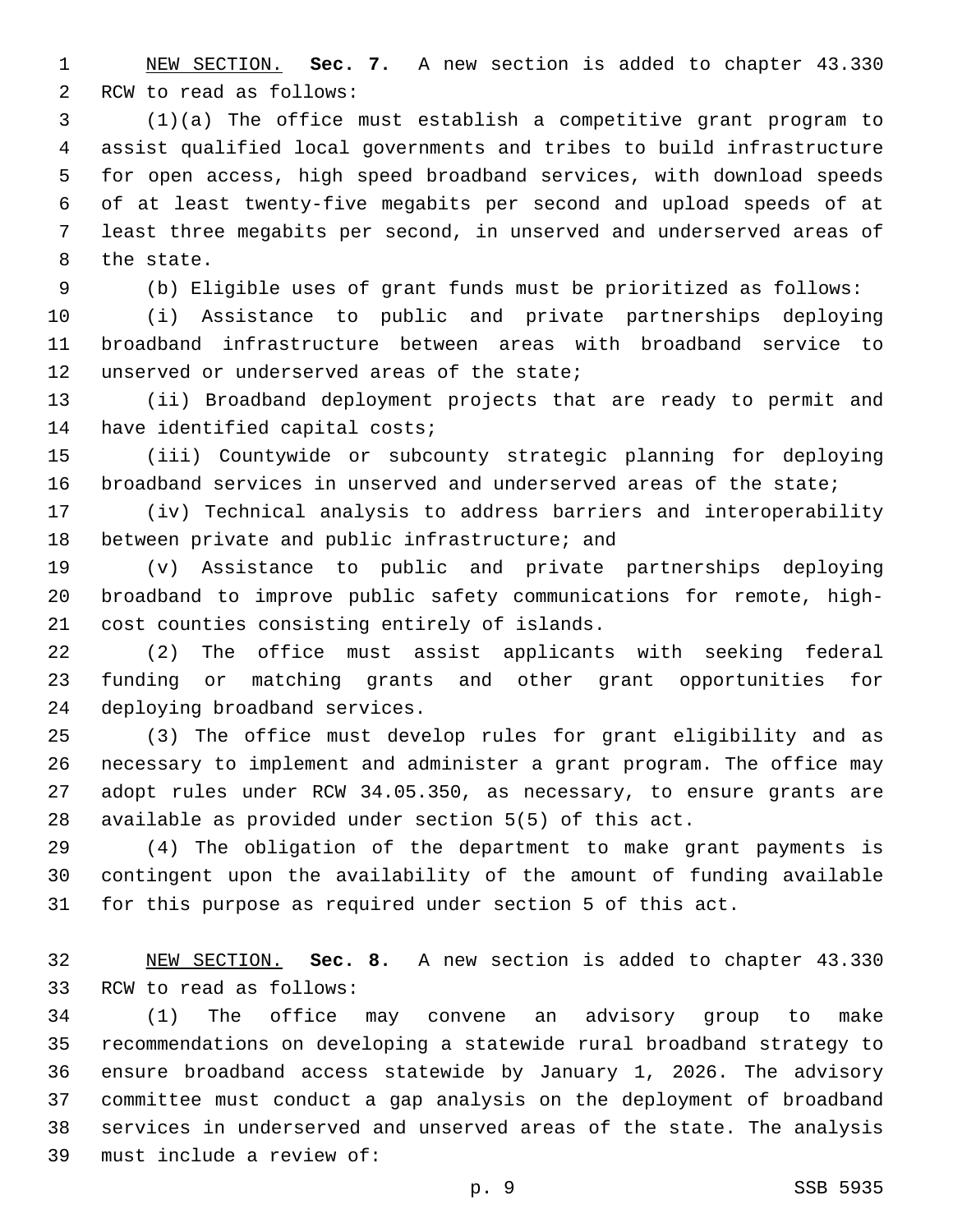(a) Deployment of broadband services and deployment strategies by public utility districts, port districts, public and private 3 partnerships, and private entities;

 (b) Economic development opportunities that could be realized 5 with access to broadband services; and

 (c) Broadband access availability in unserved and underserved 7 areas of the state.

 (2) The members of the advisory committee must include experts from the utilities and transportation commission, the office of the chief information officer, and the department of commerce. The office may invite, as necessary, subject matter experts to participate in 12 the advisory group.

 NEW SECTION. **Sec. 9.** A new section is added to chapter 82.32 14 RCW to read as follows:

(1) Beginning January 1, 2019, the department must:

 (a) Estimate the annual amount of taxes paid under chapter 82.04 RCW associated with federal funds received by telecommunications service providers for making broadband-capable infrastructure available to unserved or underserved areas of the state;

 (b) Instruct the state treasurer to deposit the estimated amounts in (a) of this subsection into the broadband access account created 22 in section 10 of this act.

 (2) Beginning December 1, 2018, and by December 1st each subsequent year, a person receiving federal funding for the purposes of making broadband-capable infrastructure available to underserved or unserved areas of the state must notify the department of the amount of federal funding received for this purpose.

 NEW SECTION. **Sec. 10.** A new section is added to chapter 43.330 29 RCW to read as follows:

 (1) The broadband access account is created in the state treasury. All receipts from sections 6 and 9 of this act must be deposited into the account. Moneys in the account may be spent only 33 after appropriation.

 (2) Expenditures from the account may be used only for the expansion of broadband access, including funding grants under section 36 7 of this act.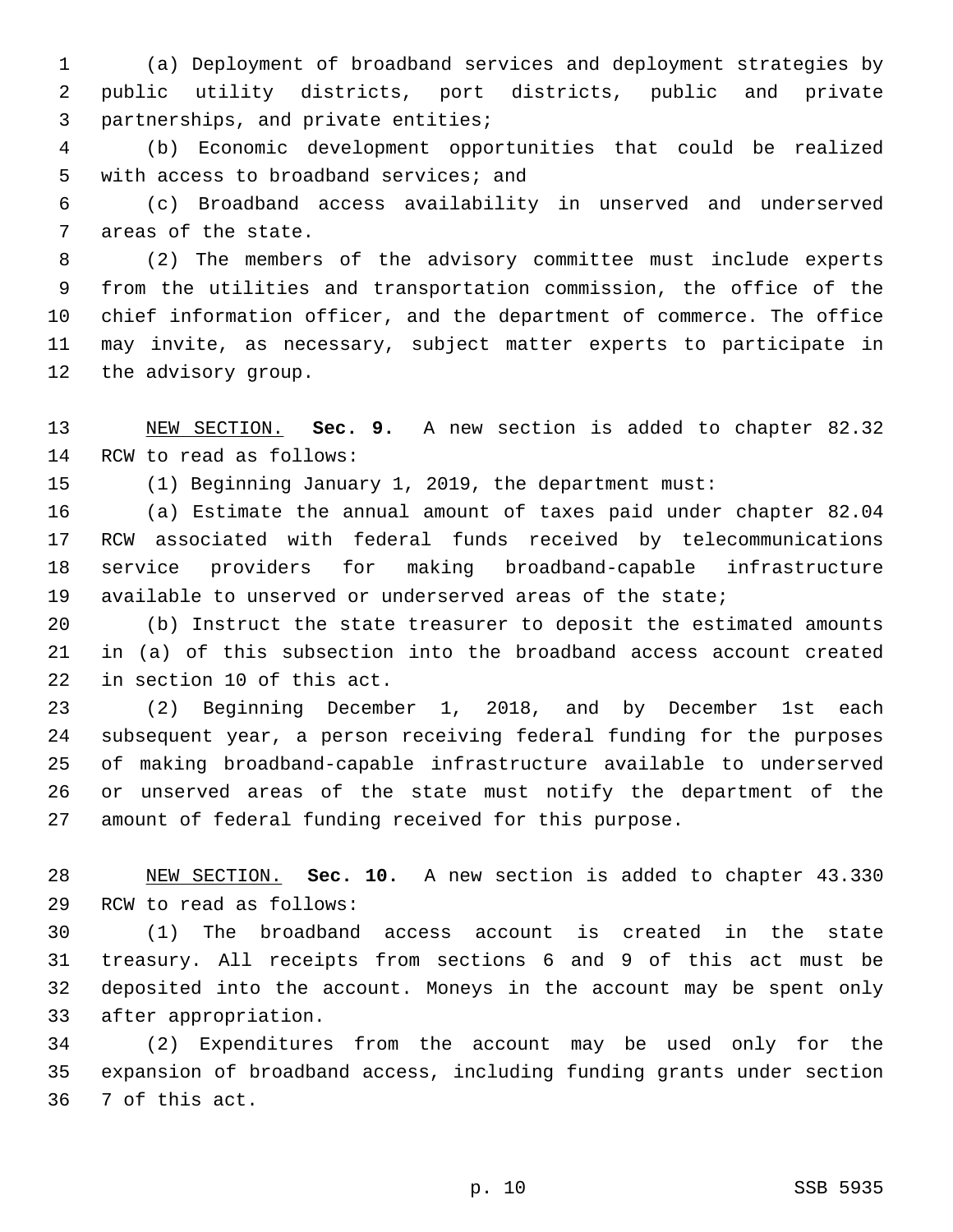**Sec. 11.** RCW 80.36.135 and 2008 c 181 s 414 are each amended to 2 read as follows:

(1) The legislature declares that:3

 (a) Changes in technology and the structure of the telecommunications industry may produce conditions under which traditional rate of return, rate base regulation of telecommunications companies may not in all cases provide the most efficient and effective means of achieving the public policy goals of this state as declared in RCW 80.36.300, this section, and RCW 80.36.145. The commission should be authorized to employ an alternative form of regulation if that alternative is better suited 12 to achieving those policy goals.

 (b) Because of the great diversity in the scope and type of services provided by telecommunications companies, alternative regulatory arrangements that meet the varying circumstances of different companies and their ratepayers may be desirable.

 (c) Increasing competition from private and public telecommunications providers may require the modification of obligations arising under RCW 80.36.090 in certain markets.

 (2) Subject to the conditions set forth in this chapter and RCW 80.04.130, the commission may regulate telecommunications companies subject to traditional rate of return, rate base regulation by authorizing an alternative form of regulation. The commission may determine the manner and extent of any alternative forms of regulation as may in the public interest be appropriate. In addition to the public policy goals declared in RCW 80.36.300, the commission shall consider, in determining the appropriateness of any proposed 28 alternative form of regulation, whether it will:

 (a) Facilitate the broad deployment of technological improvements and advanced telecommunications services to underserved areas or 31 underserved customer classes;

(b) Improve the efficiency of the regulatory process;

 (c) Preserve or enhance the development of effective competition and protect against the exercise of market power during its 35 development;

 (d) Preserve or enhance service quality and protect against the degradation of the quality or availability of efficient 38 telecommunications services;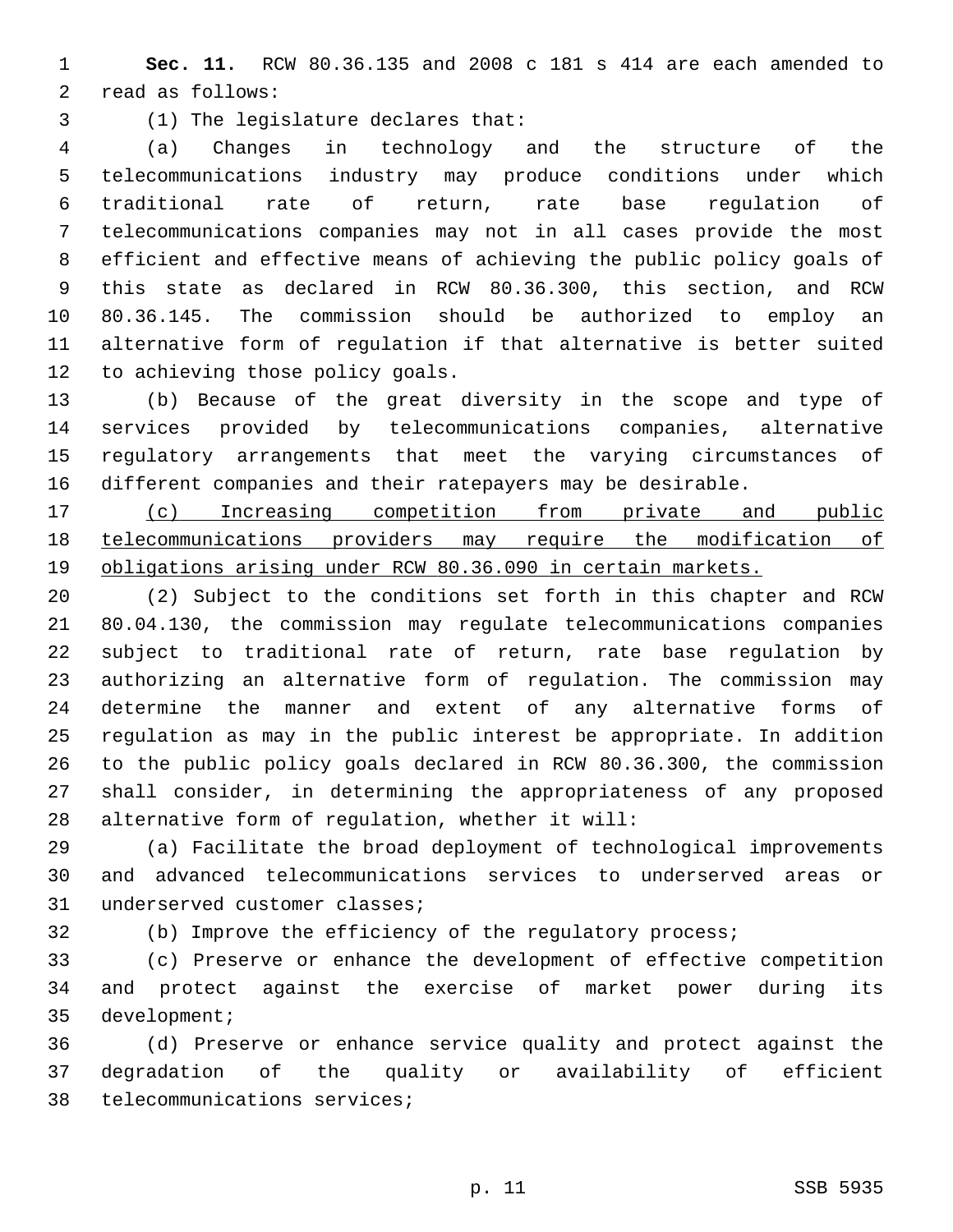(e) Provide for rates and charges that are fair, just, reasonable, sufficient, and not unduly discriminatory or 3 preferential; and

 (f) Not unduly or unreasonably prejudice or disadvantage any 5 particular customer class.

 (3) A telecommunications company or companies subject to traditional rate of return, rate base regulation may petition the commission to establish an alternative form of regulation. The company or companies shall submit with the petition a plan for an alternative form of regulation. The plan shall contain a proposal for transition to the alternative form of regulation and the proposed duration of the plan. The plan must also contain a proposal for ensuring adequate carrier-to-carrier service quality, including service quality standards or performance measures for interconnection, and appropriate enforcement or remedial provisions in the event the company fails to meet service quality standards or performance measures. The commission also may initiate consideration of alternative forms of regulation for a company or companies on its own motion. The commission, after notice and hearing, shall issue an order accepting, modifying, or rejecting the plan within nine months after the petition or motion is filed, unless extended by the commission for good cause. The commission shall order implementation of the alternative plan of regulation unless it finds that, on balance, an alternative plan as proposed or modified fails to meet the considerations stated in subsection (2) of this section.

 (4) Not later than sixty days from the entry of the commission's order, the company or companies affected by the order may file with the commission an election not to proceed with the alternative form 29 of regulation as authorized by the commission.

 (5) The commission may waive such regulatory requirements under Title 80 RCW for a telecommunications company subject to an alternative form of regulation as may be appropriate to facilitate the implementation of this section. However, the commission may not waive any grant of legal rights to any person contained in this chapter and chapter 80.04 RCW. The commission may waive different regulatory requirements for different companies or services if such 37 different treatment is in the public interest.

 (6) Upon petition by the company, and after notice and hearing, the commission may rescind or modify an alternative form of regulation in the manner requested by the company.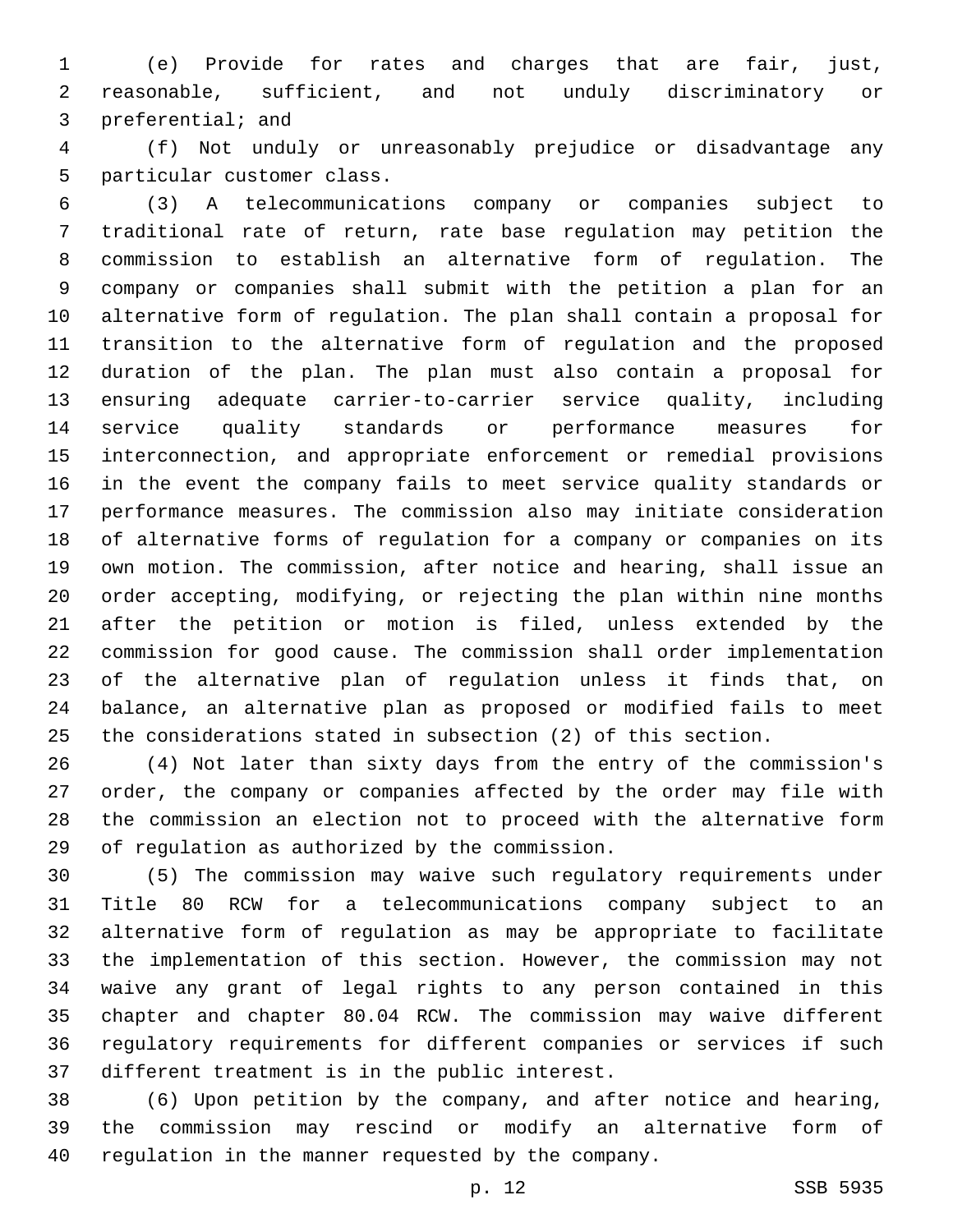(7) The commission or any person may file a complaint under RCW 80.04.110 alleging that a telecommunications company under an alternative form of regulation has not complied with the terms and conditions set forth in the alternative form of regulation. The complainant shall bear the burden of proving the allegations in the complaint.6

 (8) During a state of emergency declared under RCW 43.06.010(12), the governor may waive or suspend the operation or enforcement of this section or any portion of this section or under any administrative rule, and issue any orders to facilitate the operation of state or local government or to promote and secure the safety and 12 protection of the civilian population.

 **Sec. 12.** RCW 80.36.630 and 2013 2nd sp.s. c 8 s 202 are each 14 amended to read as follows:

 (1) The definitions in this section apply throughout this section and RCW 80.36.650 through 80.36.690 and 80.36.610 unless the context 17 clearly requires otherwise.

 (a) "Basic residential service" means those services set out in 47 C.F.R. Sec. 54.101(a) (2011), as it existed on the effective date 20 of this section, and mandatory extended area service approved by the 21 commission.

 (b) "Basic telecommunications services" means the following 23 services:

- 24 (i) Single-party service;
- (ii) Voice grade access to the public switched network;
- 26 (iii) Support for local usage;
- (iv) Dual tone multifrequency signaling (touch-tone);
- (v) Access to emergency services (911);
- 29 (vi) Access to operator services;
- 30 (vii) Access to interexchange services;
- 31 (viii) Access to directory assistance; and
- 32 (ix) Toll limitation services.

 (c) "Broadband service" means communications that provide consumers advanced access to high quality voice, data, graphics, and video offerings.

 (d) "Communications provider" means a provider of communications services that assigns a working telephone number to a final consumer for intrastate wireline or wireless communications services or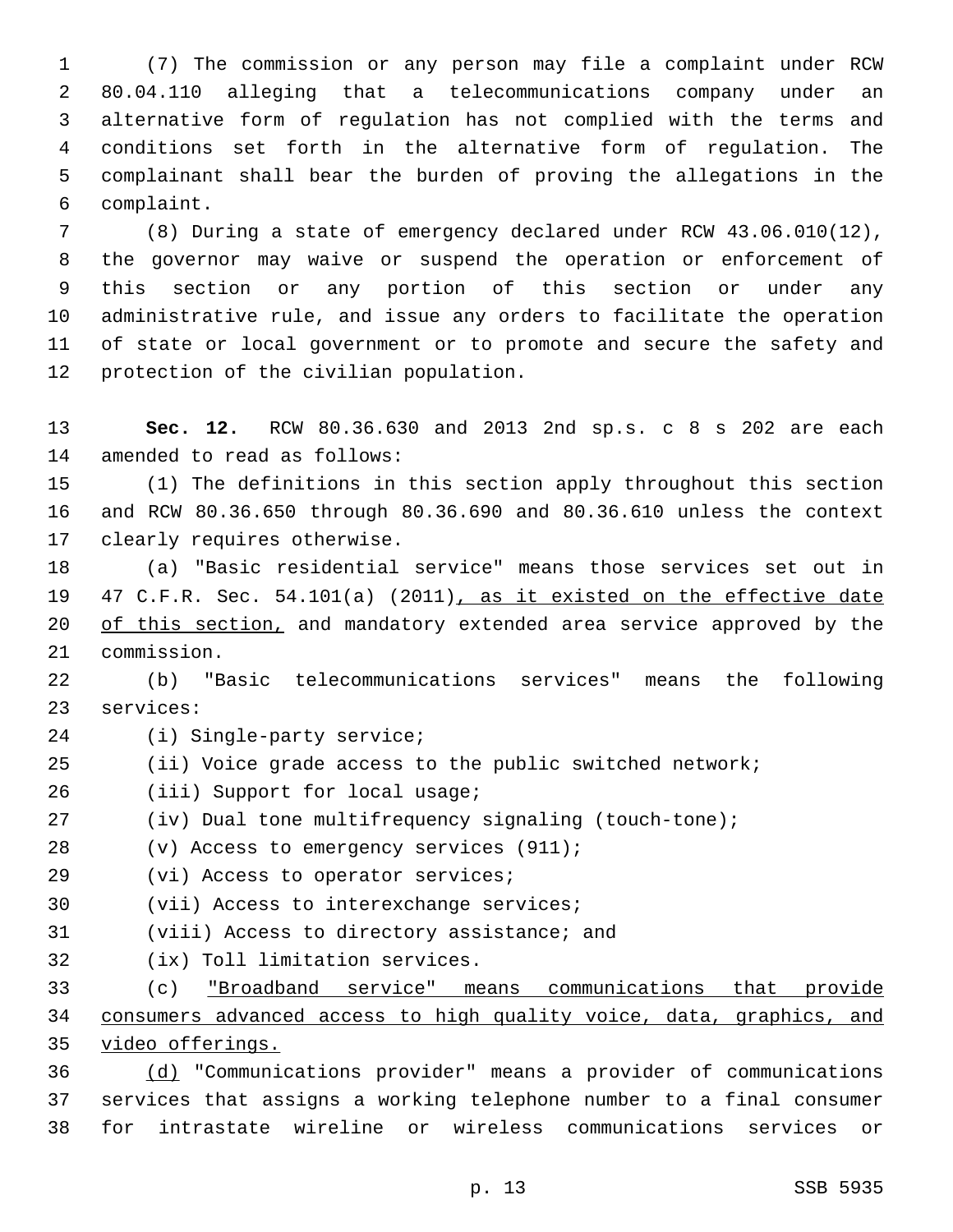1 interconnected voice over internet protocol service, and includes 2 local exchange carriers.

 $3$  ( $(\overline{d})$ ) <u>(e)</u> "Communications services" includes telecommunications 4 services and information services and any combination thereof.

5 ( $(\left\langle e \right\rangle)$ ) (f) "Incumbent local exchange carrier" has the same meaning as set forth in 47 U.S.C. Sec. 251(h).6

 (( $(f\text{f})$ ) (q) "Incumbent public network" means the network established by incumbent local exchange carriers for the delivery of communications services to customers that is used by communications providers for origination or termination of communications services 11 by or to customers.

12 (((g)) (h) "Interconnected voice over internet protocol service" 13 means an interconnected voice over internet protocol service that: 14  $((a)$   $\{i\})$   $(i)$  Enables real-time, two-way voice communications; 15 ( $(\overline{(b)} + \overline{(\overline{ii})})$ ) (ii) requires a broadband connection from the user's 16 location; (((e) [(iii)])) (iii) requires internet protocol-compatible 17 customer premises equipment; and  $((\overline{d}) - (\overline{i}v)+))$  (iv) permits users 18 generally to receive calls that originate on the public network and 19 to terminate calls to the public network.

20  $((+h))$   $(i)$  "Program" means the state universal communications 21 services program created in RCW 80.36.650.

22  $((+i+))$  (j) "Telecommunications" has the same meaning as defined 23 in 47 U.S.C. Sec. 153(43).

 $24$  ( $(\frac{+}{3})$ )  $(k)$  "Telecommunications act of 1996" means the 25 telecommunications act of 1996 (P.L. 104-104, 110 Stat. 56).

 $((+k))$   $(1)$  "Working telephone number" means a north American numbering plan telephone number, or successor dialing protocol, that is developed for use in placing calls to or from the public network, 29 that enables a consumer to make or receive calls.

30 (2) This section expires July 1, 2020.

31 **Sec. 13.** RCW 80.36.650 and 2016 c 145 s 1 are each amended to 32 read as follows:

 (1) A state universal communications services program is established. The program is established to protect public safety and welfare under the authority of the state to regulate telecommunications under Article XII, section 19 of the state Constitution. The purpose of the program is to support continued provision of basic telecommunications services under rates, terms, and conditions established by the commission during the time over

p. 14 SSB 5935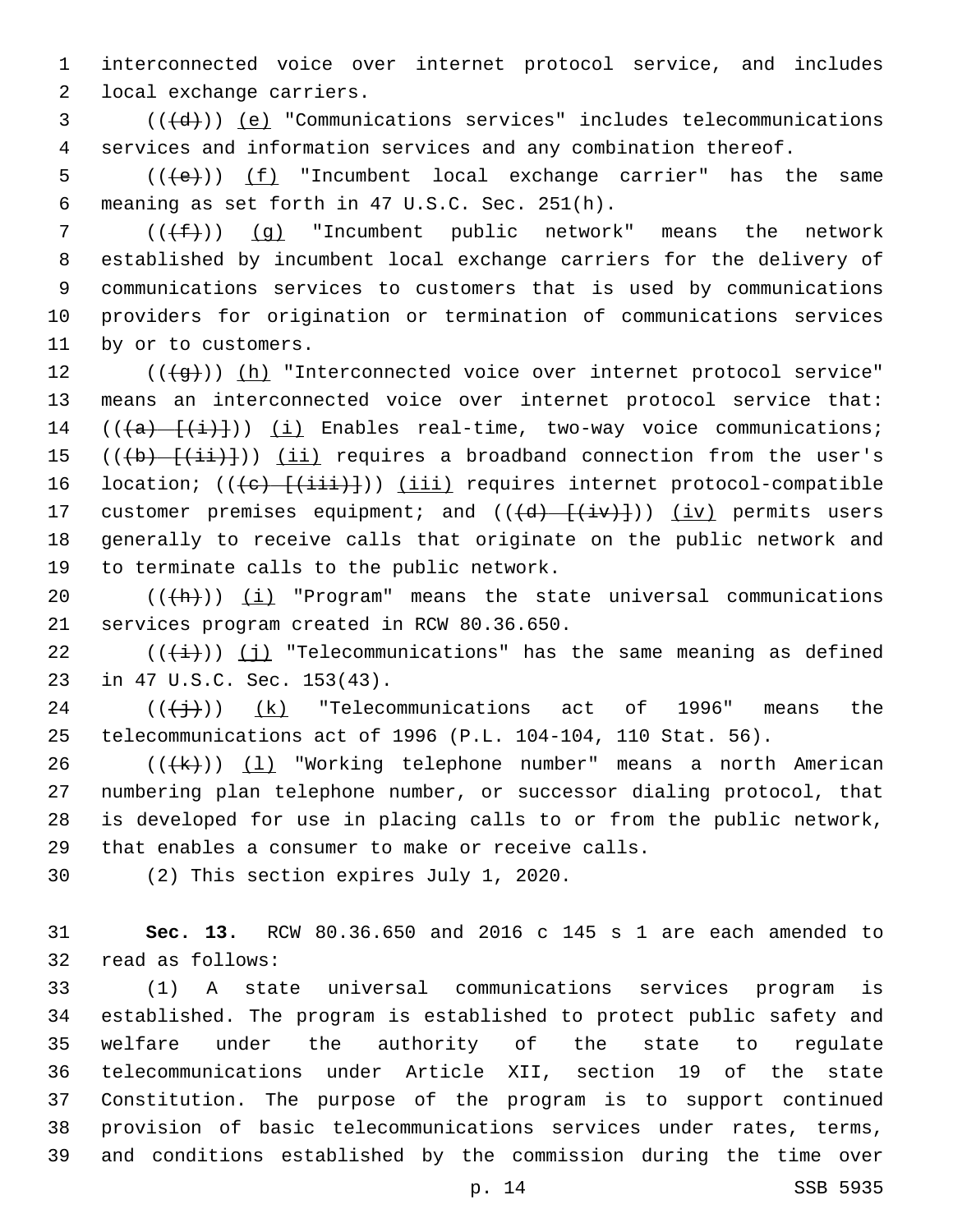which incumbent communications providers in the state are adapting to changes in federal universal service fund and intercarrier 3 compensation support.

 (2) Under the program, eligible communications providers may receive distributions from the universal communications services account created in RCW 80.36.690 in exchange for the affirmative agreement to provide continued services under the rates, terms, and conditions established by the commission under this chapter for the period covered by the distribution. The commission must implement and administer the program under terms and conditions established in RCW 80.36.630 through 80.36.690. Expenditures for the program may not exceed five million dollars per fiscal year; provided, however, that if less than five million dollars is expended in any fiscal year, the unexpended portion must be carried over to subsequent fiscal years and, unless fully expended, must be available for program expenditures in such subsequent fiscal years in addition to the five million dollars allotted for each of those subsequent fiscal years.

 (3) A communications provider is eligible to receive 19 distributions from the account if:

 (a) The communications provider is: (i) An incumbent local exchange carrier serving fewer than forty thousand access lines in the state; or (ii) a radio communications service company providing wireless two-way voice communications service to less than the equivalent of forty thousand access lines in the state. For purposes of determining the access line threshold in this subsection, the access lines or equivalents of all affiliates must be counted as a single threshold, if the lines or equivalents are located in 28 Washington;

 (b) The customers of the communications provider are at risk of rate instability or service interruptions or cessations absent a distribution to the provider that will allow the provider to maintain 32 rates reasonably close to the benchmark; and

 (c) The communications provider meets any other requirements established by the commission pertaining to the provision of communications services, including basic telecommunications services.

 (4)(a) Distributions to eligible communications providers are based on a benchmark established by the commission. The benchmark is the rate the commission determines to be a reasonable amount customers should pay for basic residential service provided over the incumbent public network. However, if an incumbent local exchange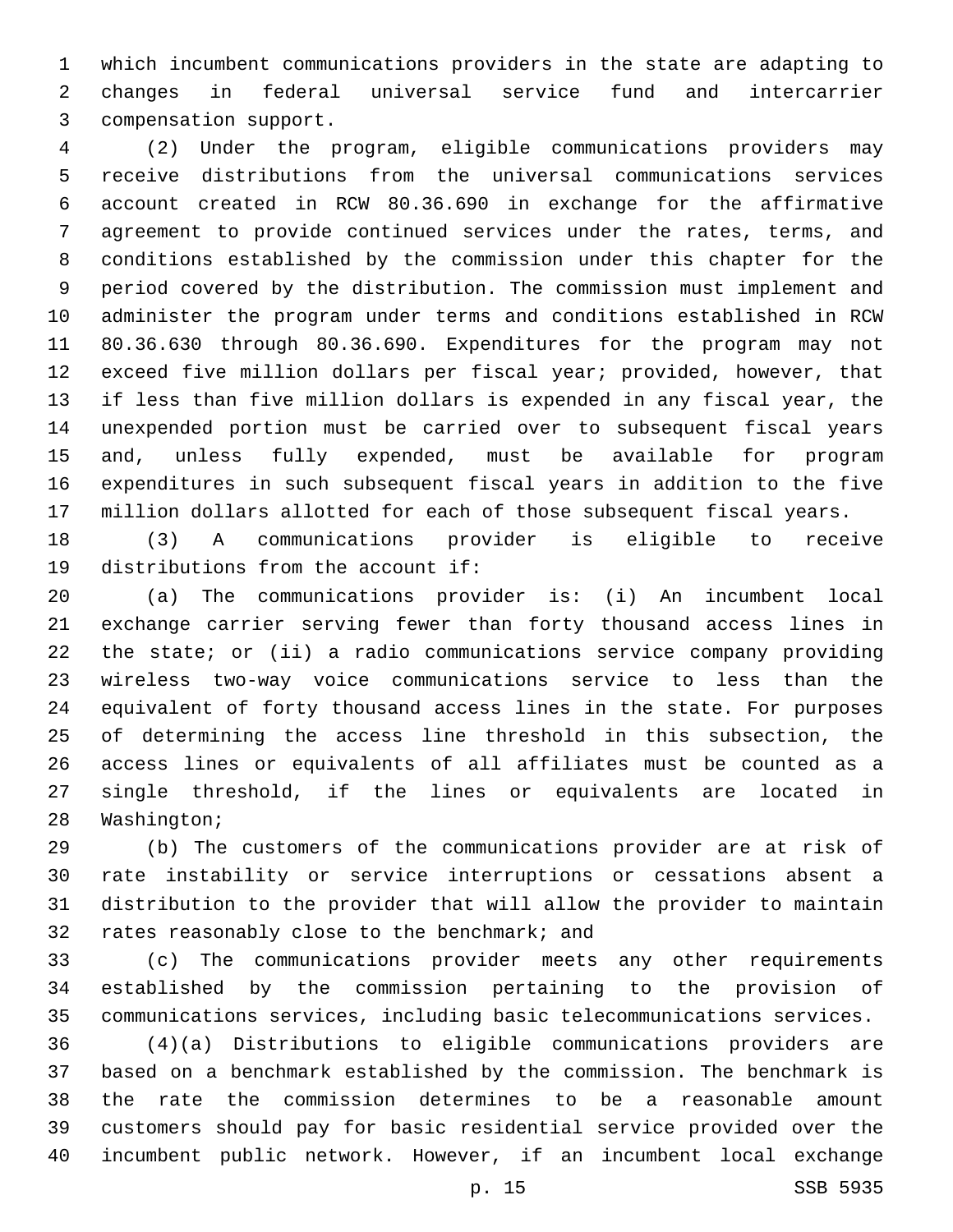carrier is charging rates above the benchmark for the basic residential service, that provider may not seek distributions from the fund for the purpose of reducing those rates to the benchmark.

 (b) To receive a distribution under the program, an eligible communications provider must affirmatively consent to continue providing communications services to its customers under rates, terms, and conditions established by the commission pursuant to this chapter for the period covered by the distribution.

 (5) The program is funded from amounts deposited by the legislature in the universal communications services account established in RCW 80.36.690. The commission must operate the program within amounts appropriated for this purpose and deposited in the 13 account.

 (6) The commission must periodically review the accounts and records of any communications provider that receives distributions under the program to ensure compliance with the program and monitor 17 the providers' use of the funds.

 (7) The commission must establish an advisory board, consisting of a reasonable balance of representatives from different types of stakeholders, including but not limited to communications providers and consumers, to advise the commission on any rules and policies 22 governing the operation of the program.

23 (8) The program terminates on June 30, ((2019)) 2020, and no 24 distributions may be made after that date.

(9) This section expires July 1, ((2020)) 2021.

 **Sec. 14.** RCW 80.36.690 and 2013 2nd sp.s. c 8 s 208 are each 27 amended to read as follows:

 (1) The universal communications services account is created in the custody of the state treasurer. Revenues to the account consist of moneys deposited in the account by the legislature and any penalties or other recoveries received pursuant to RCW 80.36.670. Expenditures from the account may be used only for the purposes of the universal communications services program established in RCW 80.36.650 and commission expenses related to implementation and administration of the provisions of RCW 80.36.620 through 80.36.690, and section 212, chapter 8, Laws of 2013 2nd sp. sess. Only the secretary of the commission or the secretary's designee may authorize expenditures from the account. The account is subject to allotment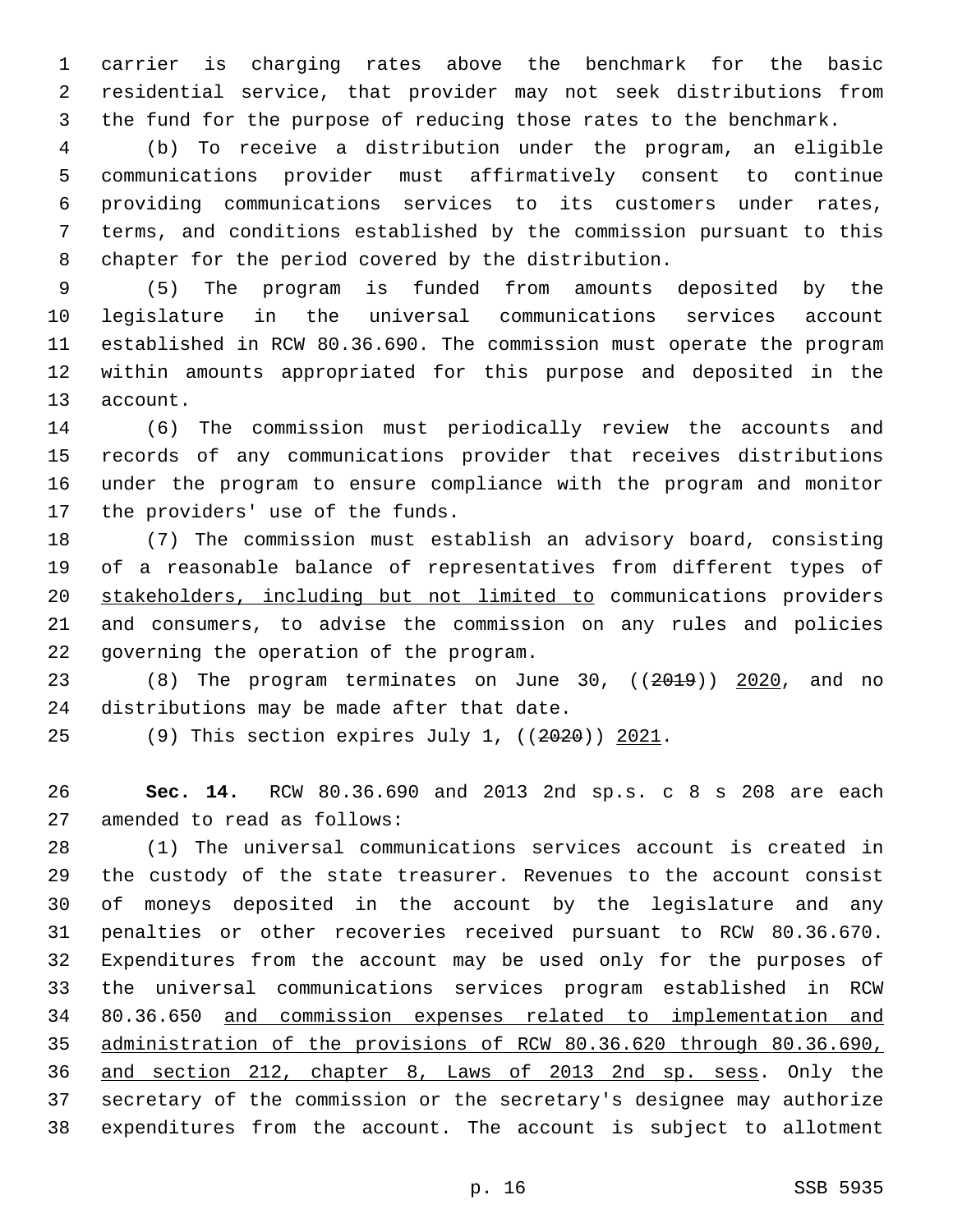procedures under chapter 43.88 RCW, but an appropriation is not 2 required for expenditures.

(2) This section expires July 1, 2020.3

 **Sec. 15.** 2013 2nd sp.s. c 8 s 212 (uncodified) is amended to 5 read as follows:

 By December 1, ((2017)) 2019, and in compliance with RCW 43.01.036, the Washington utilities and transportation commission must report to the appropriate committees of the legislature, on the following: (1) Whether funding levels for each small telecommunications company have been adequate to maintain reliable universal service; (2) the future impacts on small telecommunications companies from the elimination of funding under this act; (3) the impacts on customer rates from the current level of funding and the 14 future impacts when the funding terminates under this act; and (4) the impacts on line and service delivery investments when the funding is terminated under this act. The report must also include an analysis of the need for future program funding and recommendations on potential funding mechanisms to improve availability of communications services, including broadband service, in unserved and underserved areas. Commission expenses related to conducting all analysis in preparation of this report must be expended from the universal communications services account.

 NEW SECTION. **Sec. 16.** A new section is added to chapter 54.16 24 RCW to read as follows:

 (1) The definitions in this subsection apply throughout this section unless the context clearly requires otherwise.

 (a) "Broadband" means networks of deployed telecommunications equipment and technologies necessary to provide high-speed internet access and other advanced telecommunications services.

 (b) "Inadequate" means internet retail service that does not meet one hundred percent of the standards detailed in the service level 32 agreement.

 (c) "Partnership payment structure" means a group of or individual property owners who agree to pay a term payment structure for infrastructure improvements to their property.

 (d) "Petition" means a formal written request for retail internet service by property owners on the public utility district broadband 38 network.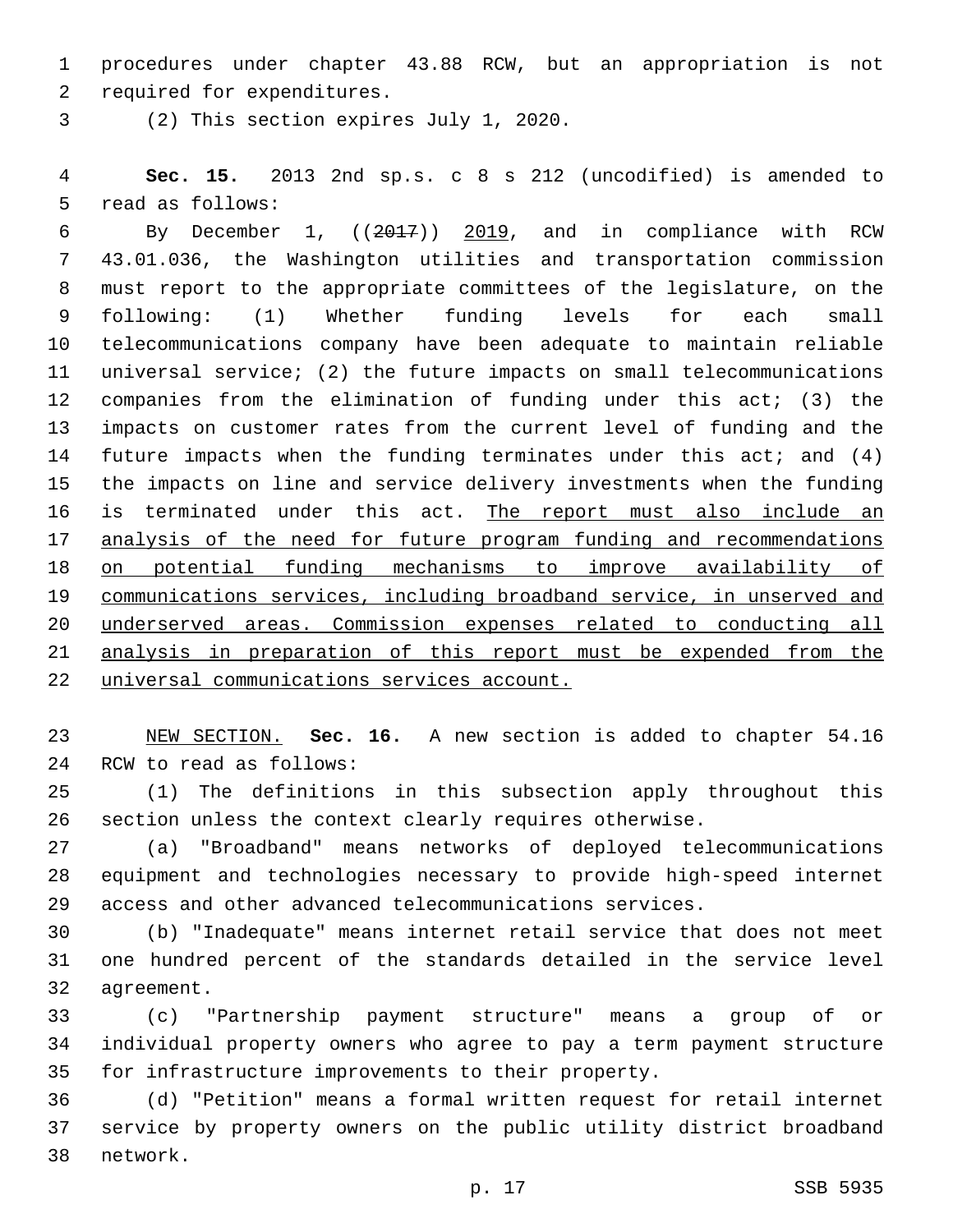(e) "Service level agreement" means a standard agreement, adopted during an open public meeting, between the retail internet service provider and the public utility that describes the required percentage of broadband download and upload speed and system availability, customer service, and transmission time.

 (2) Any public utility district that, as of the effective date of this section, provides only water, sewer, and wholesale telecommunications services in a county with an area less than five hundred square miles and is located west of the Puget Sound may provide end-user internet services to end users on the public utility district's broadband network located within the public utility district boundaries only when the existing providers of end-user internet service on the public utility district's broadband network cease to provide end-user service or provide inadequate end-user service as determined in the manner prescribed by this section.

 (3) Upon receiving a petition meeting the requirements of subsection (4) of this section, a public utility district board of 18 commissioners may hold up to three meetings to:

 (a) Verify the signature or signatures of the property owners on 20 the petition and certify the petition;

 (b) Determine and submit findings that the retail internet service available to the petitioners served by the public utility district's broadband network is either nonexistent or inadequate as defined in the service level agreement adopted by the commissioners for all existing internet service providers on the public utility 26 district's broadband network; and

 (c) By resolution, authorize the public utility district to provide retail internet service to end users on the public utility 29 district's broadband network.

 (4) A petition meets the requirements of subsection (3) of this section if it is delivered to a public utility district board of commissioners, declares that the signatories on the public utility district's broadband network have no or inadequate retail internet service providers, requests the public utility district to provide the retail internet service, and is signed by one of the following:

 (a) A majority of a group, including homeowners' associations, of any geographical area within the public utility district, who have developed a partnership payment structure to finance broadband 39 deployment with the public utility district; or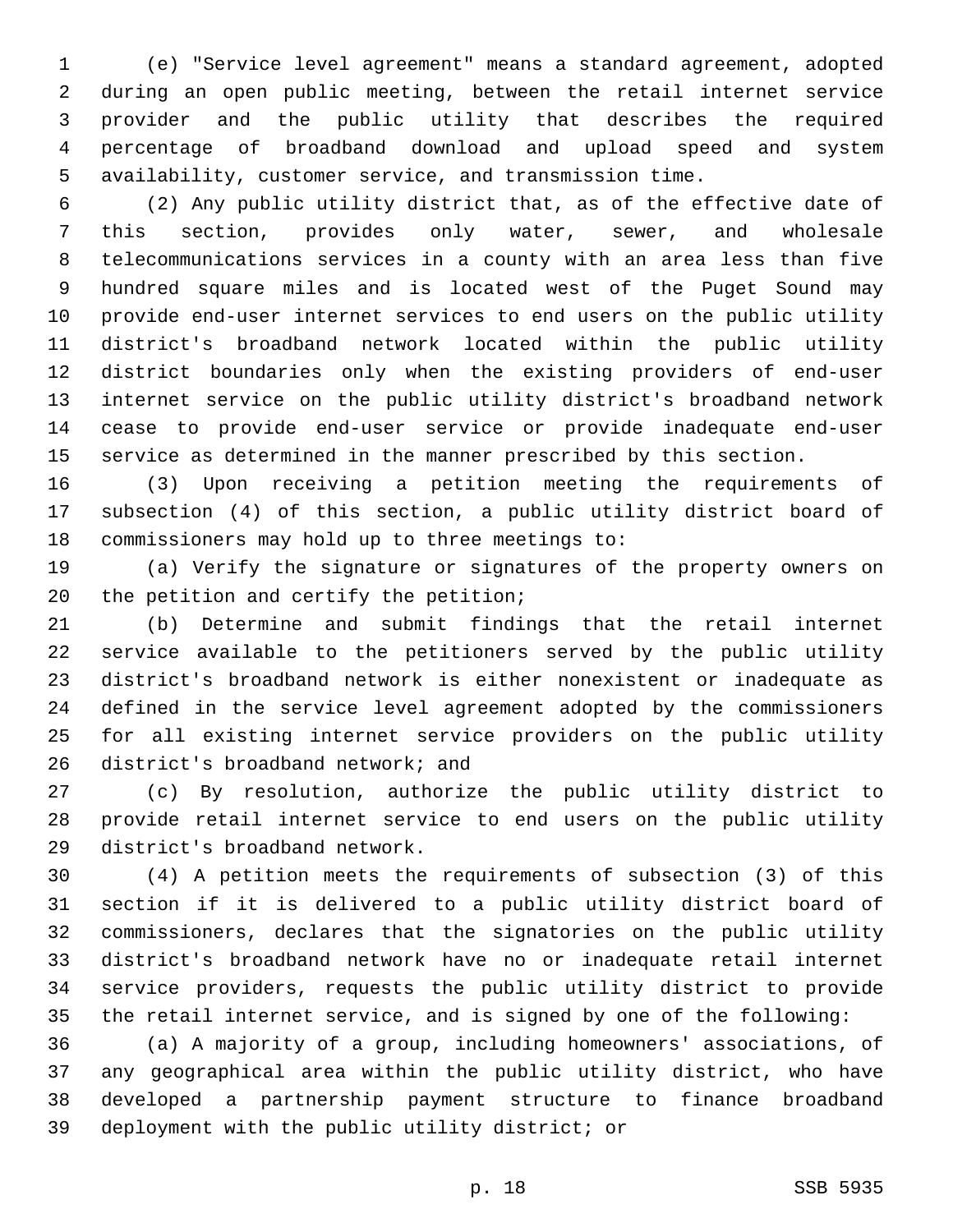(b) Any individual who has developed a partnership payment structure to finance broadband deployment with the public utility district.3

 (5) For the purposes of this section, the adequacy of retail internet service is determined by measuring retail internet service to end users on the public utility district's broadband network and comparing it with service standards in the public utility district service level agreement used for all public utility district network providers. Measurement of the existing retail internet service provider's service must be quantified by measuring the service with speed and capacity devices and software. Additionally, a retail internet service provider may submit its own assessment of its service level for consideration by the commission within thirty days of the first meeting conducted under subsection (3) of this section.

 (6) The commissioners of a public utility district may by resolution authorize the public utility district to provide or contract for provision of internet services to end users on the public utility district's broadband network when it is determined that no service or inadequate service exists for the individual or petitioners identified in subsection (4) of this section.

 (7)(a) In case of failure to reach an agreement on the adequacy of retail internet service, the commissioners must request an appointment of an administrative law judge under Title 34 RCW to hear 24 the dispute.

 (b) The commissioners must provide a written notice, together with a copy of the dispute, and may require the disputing parties to attend a hearing before the administrative law judge, at a time and 28 place to be specified in the written notice.

 (c) The place of any such hearing may be the office of the commissioners or another place designated by the commissioners. The disputed information must be presented at the hearing.

 (d) Upon review and consideration of all of the evidence, the administrative law judge must determine if the retail internet service is inadequate or nonexistent as defined in this section. Upon making a determination, the administrative law judge must state findings of fact and must issue and file a determination with the commissioners.37

 (8) Any public utility district providing cable television service under this section must secure a cable television franchise,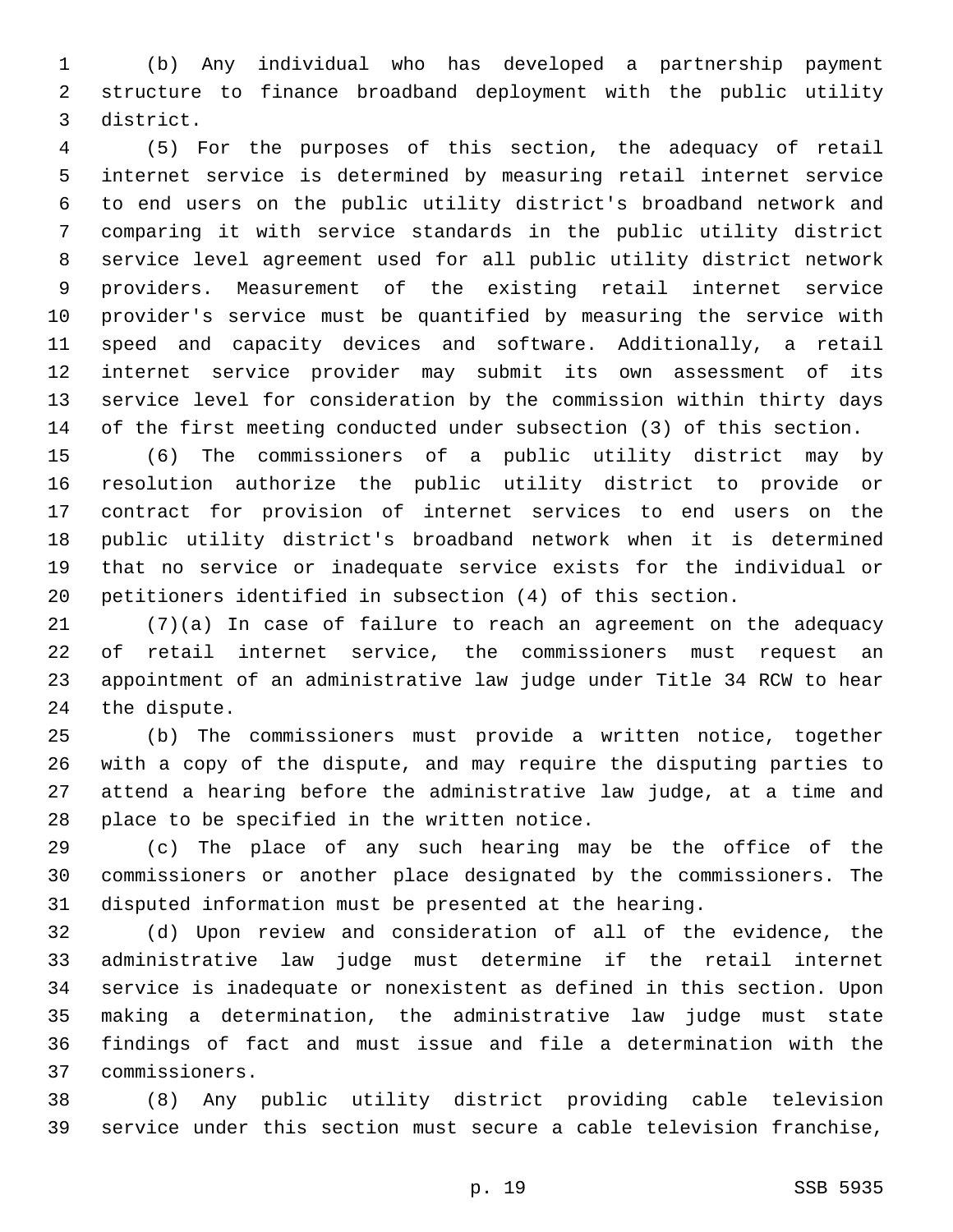pay franchise fees, and any applicable taxes to the local cable 2 franchise authority as required by federal law.

 (9) Nothing in this section may be construed or is intended to confer upon the utilities and transportation commission any authority to exercise jurisdiction over locally regulated utilities.

 (10) All rates for retail internet services offered by a public utility district under this section must be fair and nondiscriminatory, except the public utility district may set tiers of service charges based on service demands of the end user, 10 including commercial and residential rates.

 NEW SECTION. **Sec. 17.** A new section is added to chapter 34.12 12 RCW to read as follows:

 When requested by the public utility district commissioners, the chief administrative law judge shall assign an administrative law judge to conduct proceedings under section 16 of this act.

 **Sec. 18.** RCW 53.08.370 and 2000 c 81 s 7 are each amended to 17 read as follows:

18 (1) A rural port district in existence on June 8, 2000, a port 19 district located in a county that borders a foreign nation, and a 20 port district located in a county that borders the Columbia river 21 that has completed feasibility studies for a wholesale 22 telecommunications network, may construct, purchase, acquire, develop, finance, lease, license, handle, provide, add to, contract for, interconnect, alter, improve, repair, operate, and maintain any telecommunications facilities within or without the district's limits 26 for the following purposes:

27 (a) For the district's own use; and

 (b) For the provision of wholesale telecommunications services within the district's limits. Nothing in this subsection shall be construed to authorize rural port districts to provide 31 telecommunications services to end users.

 (2) Except as provided in subsection (7) of this section, a rural port district providing wholesale telecommunications services under this section shall ensure that rates, terms, and conditions for such services are not unduly or unreasonably discriminatory or preferential. Rates, terms, and conditions are discriminatory or preferential when a rural port district offering such rates, terms, and conditions to an entity for wholesale telecommunications services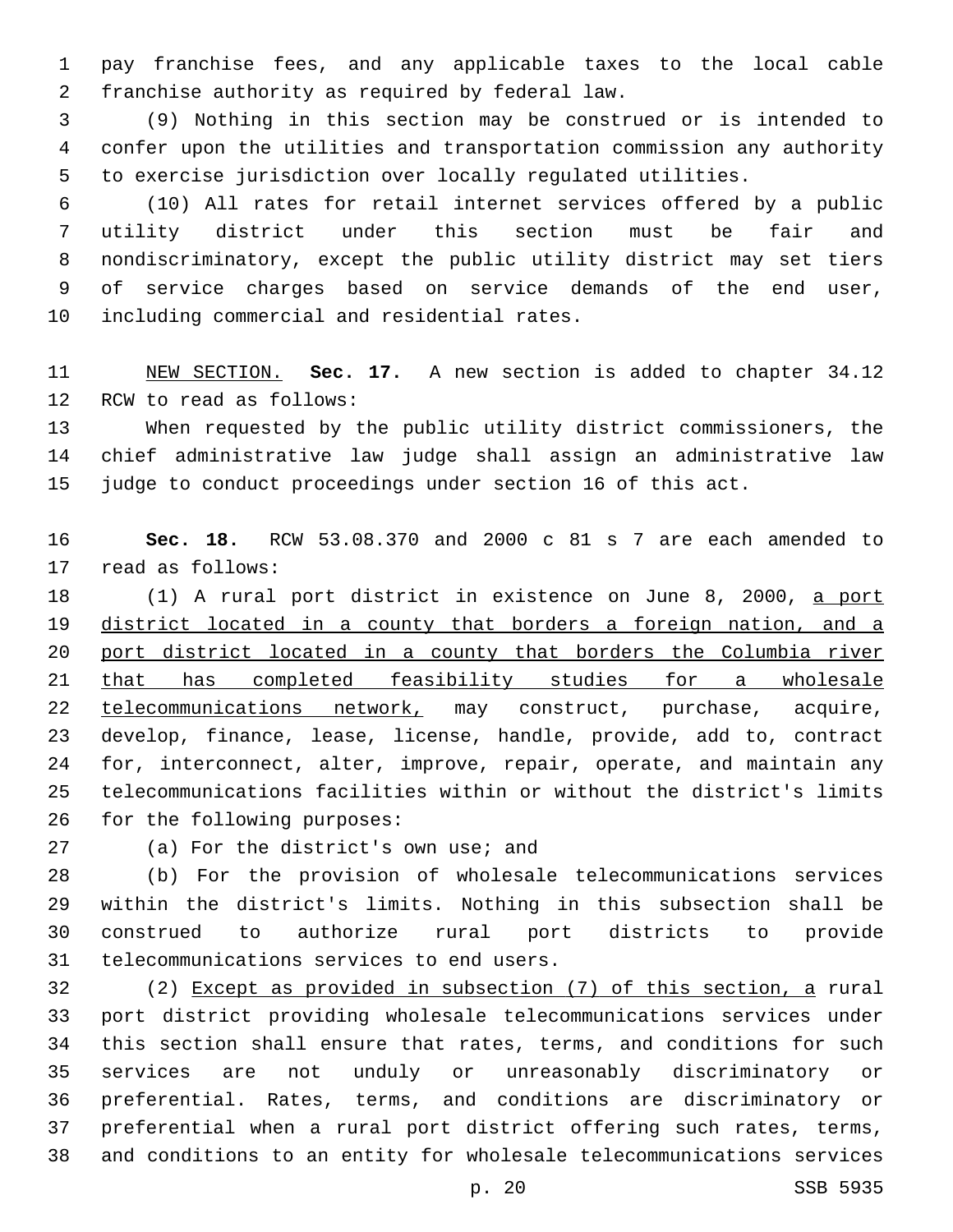does not offer substantially similar rates, terms, and conditions to all other entities seeking substantially similar services.

 (3) When a rural port district establishes a separate utility function for the provision of wholesale telecommunications services, it shall account for any and all revenues and expenditures related to its wholesale telecommunications facilities and services separately from revenues and expenditures related to its internal telecommunications operations. Any revenues received from the provision of wholesale telecommunications services must be dedicated to the utility function that includes the provision of wholesale telecommunications services for costs incurred to build and maintain the telecommunications facilities until such time as any bonds or other financing instruments executed after June 8, 2000, and used to finance the telecommunications facilities are discharged or retired.

 (4) When a rural port district establishes a separate utility function for the provision of wholesale telecommunications services, all telecommunications services rendered by the separate function to the district for the district's internal telecommunications needs shall be charged at its true and full value. A rural port district may not charge its nontelecommunications operations rates that are preferential or discriminatory compared to those it charges entities 22 purchasing wholesale telecommunications services.

 (5) A rural port district shall not exercise powers of eminent domain to acquire telecommunications facilities or contractual rights held by any other person or entity to telecommunications facilities.

 (6) Except as otherwise specifically provided, a rural port district may exercise any of the powers granted to it under this title and other applicable laws in carrying out the powers authorized under this section. Nothing in chapter 81, Laws of 2000 limits any existing authority of a rural port district under this title.

 (7) A port district under this section may select a telecommunications company to operate the port district's telecommunications facilities. The company may be the exclusive provider of telecommunications services to end users under terms 35 specified in the contract with the port district. For purposes of this section, "telecommunications company" means any for-profit entity owned by investors that sells telecommunications services to end users. Nothing in this subsection (7) is intended to limit or otherwise restrict any other authority provided by law.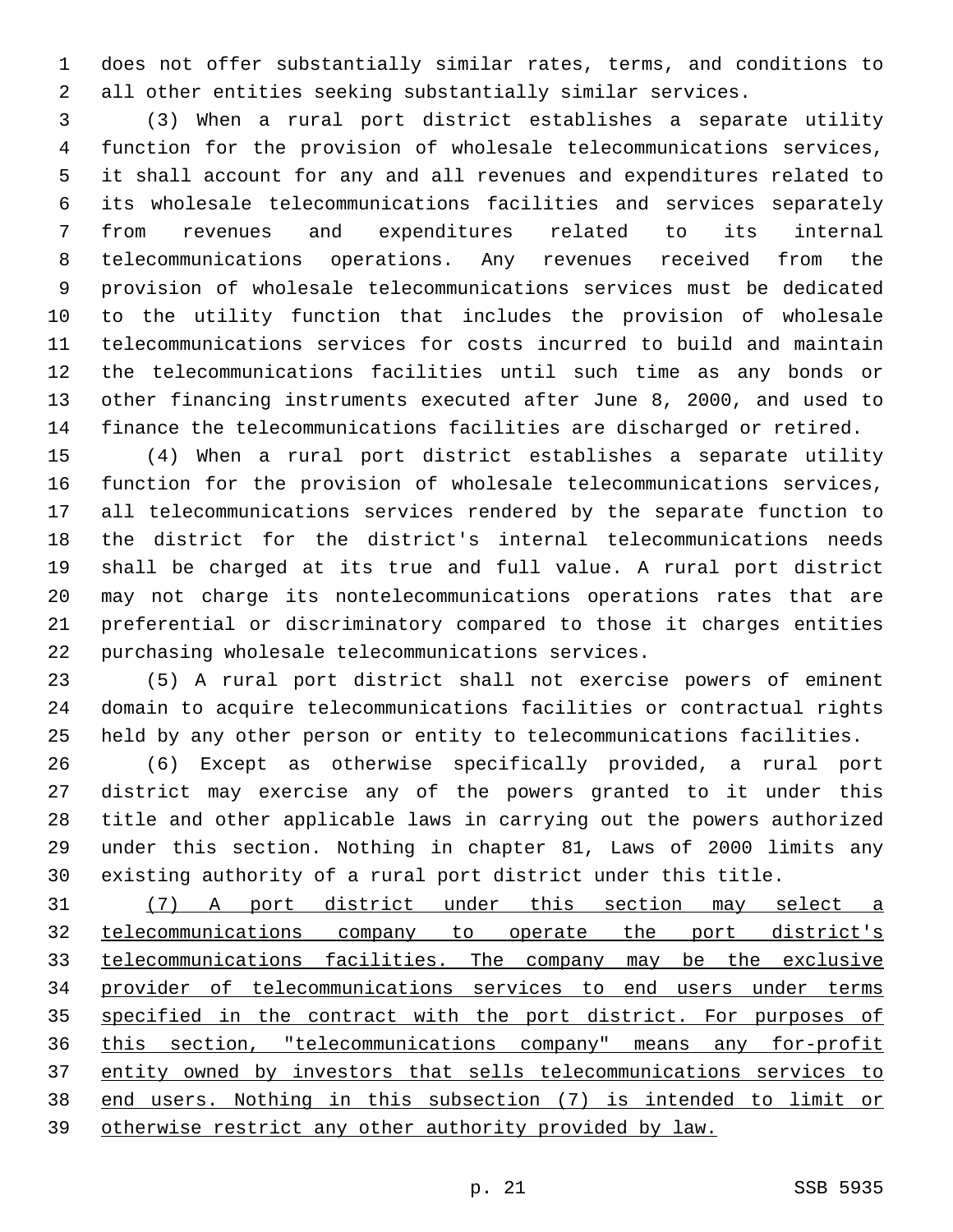**Sec. 19.** 2018 c 2 s 1021 (uncodified) is amended to read as 2 follows:

## **FOR THE DEPARTMENT OF COMMERCE**

CERB Administered Broadband Infrastructure (91000943)

 The appropriation in this section is subject to the following conditions and limitations: During the 2017-2019 fiscal biennium, the community economic revitalization board may make grants and loans to local governments and federally recognized tribes to build infrastructure to provide high-speed, open-access broadband service, with a minimum of 25 megabits per second download speed, to rural and underserved communities, for the purpose of economic development.

 (1) "Local governments" means cities, towns, counties, municipal corporations, public port districts, quasi-municipal corporations, 14 and special purpose districts.

 (2) "Broadband" means networks of deployed telecommunications equipment and technologies necessary to provide high-speed Internet access and other advanced telecommunications services.

 (3) The board is authorized to make rural broadband loans to local governments and to federally recognized Indian tribes for the purposes of financing the cost to build infrastructure to provide high-speed, open-access broadband service, to rural and underserved communities, for the purpose of economic development. Grants may also be authorized for purposes designated in this chapter, but only when, and to the extent that, a loan is not reasonably possible, given the limited resources of the local government or the federally recognized Indian tribe, and subject to a finding by the board that financial circumstances require grant assistance to enable the project to move forward. However, no more than 25 percent of all financial assistance approved by the board in any biennium may consist of grants to local governments and federally recognized Indian tribes.

 (4) Application for funding must be made in the form and manner as the board may prescribe. In making grants or loans the board must 33 conform to the following requirements:

(a) The board may not provide financial assistance:

 (i) For a project the primary purpose of which is to facilitate or promote a retail shopping development or expansion.

 (ii) For any project that evidence exists would result in a development or expansion that would displace existing jobs in any 39 other community in the state.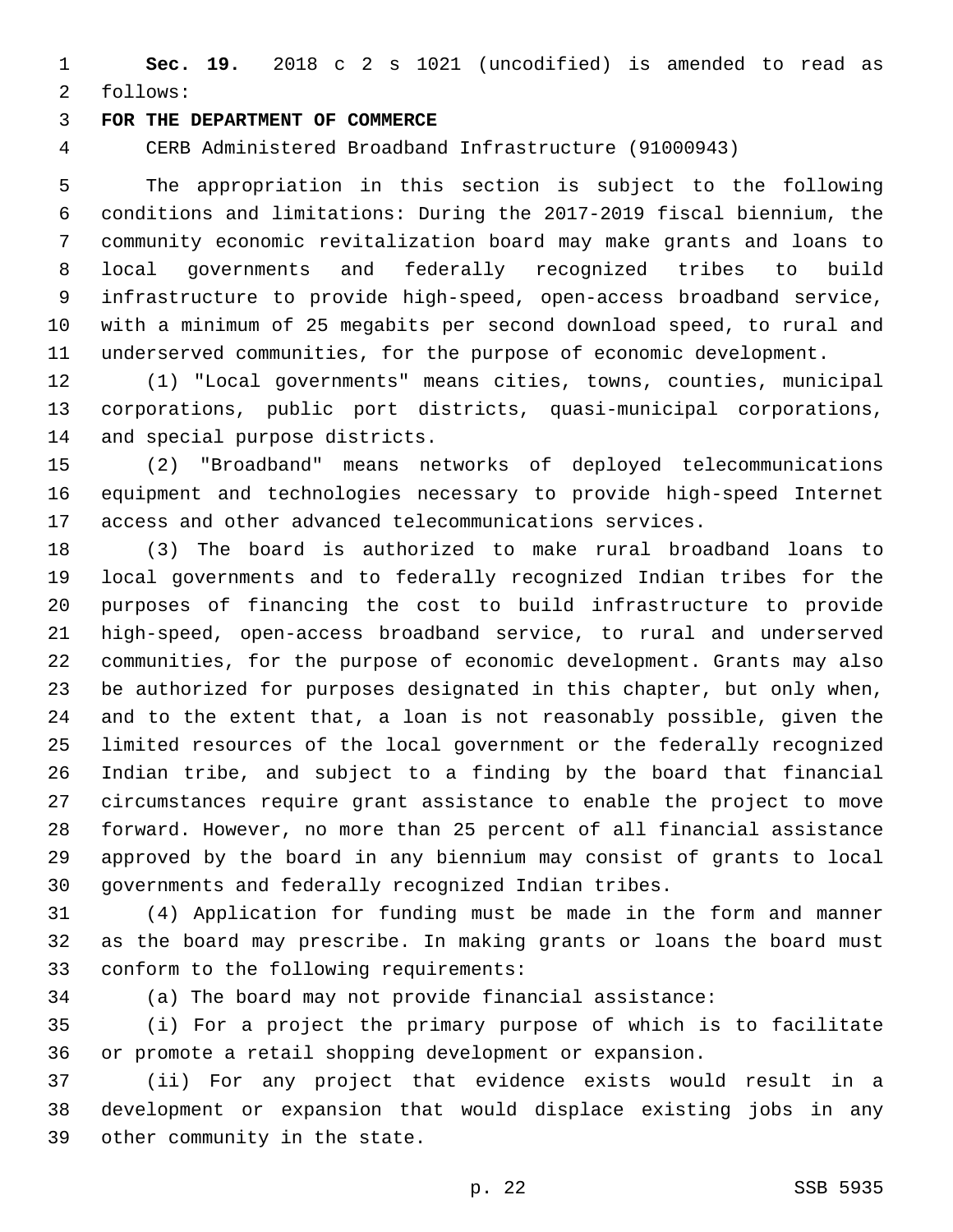(iii) For a project the primary purpose of which is to facilitate 2 or promote gambling.

 (iv) For a project located outside the jurisdiction of the applicant local government or federally recognized Indian tribe.

 (v) For equipment or facilities which would enable a public entity to provide retail telecommunications services or services that the entity is not authorized by statute to provide.

 (vi) For the deployment of publicly-owned telecommunication network infrastructure ("backbone") solely for the sake of creating competitive, publicly-owned telecommunication network infrastructure.

11 (b) The board may provide financial assistance only( $\div$ 

12 (i) For projects demonstrating convincing evidence that a 13 specific private development or expansion is ready to occur and will 14 occur only if the public facility improvement is made that:

 (A) Results in the creation of significant private sector jobs or significant private sector capital investment as determined by the 17 board;

 (B) Will improve the opportunities for the successful maintenance, establishment, or expansion of industrial or commercial plants or will otherwise assist in the creation or retention of long-21 term economic opportunities; and

 $\left\{ \left( \mathcal{C} \right) \right\}$  are located in a rural community as defined by the board, or a 23 rural county; or

24  $(iii)$  For a project that does not meet the requirements of  $(b)(i)$ 25 of this subsection but is a project that:

 (A) Results in the creation of significant private sector jobs or significant private sector capital investment as determined by the board;

 (B) Is part of a local economic development plan consistent with 30 applicable state planning requirements;

 (C) Can demonstrate project feasibility using standard economic 32 principles; and

 (D) Is located in a rural community as defined by the board, or a 34 rural county;

 (c) The board must develop guidelines for local participation and allowable match and activities.

- (d) An application must demonstrate local match and local
- participation, in accordance with guidelines developed by the board.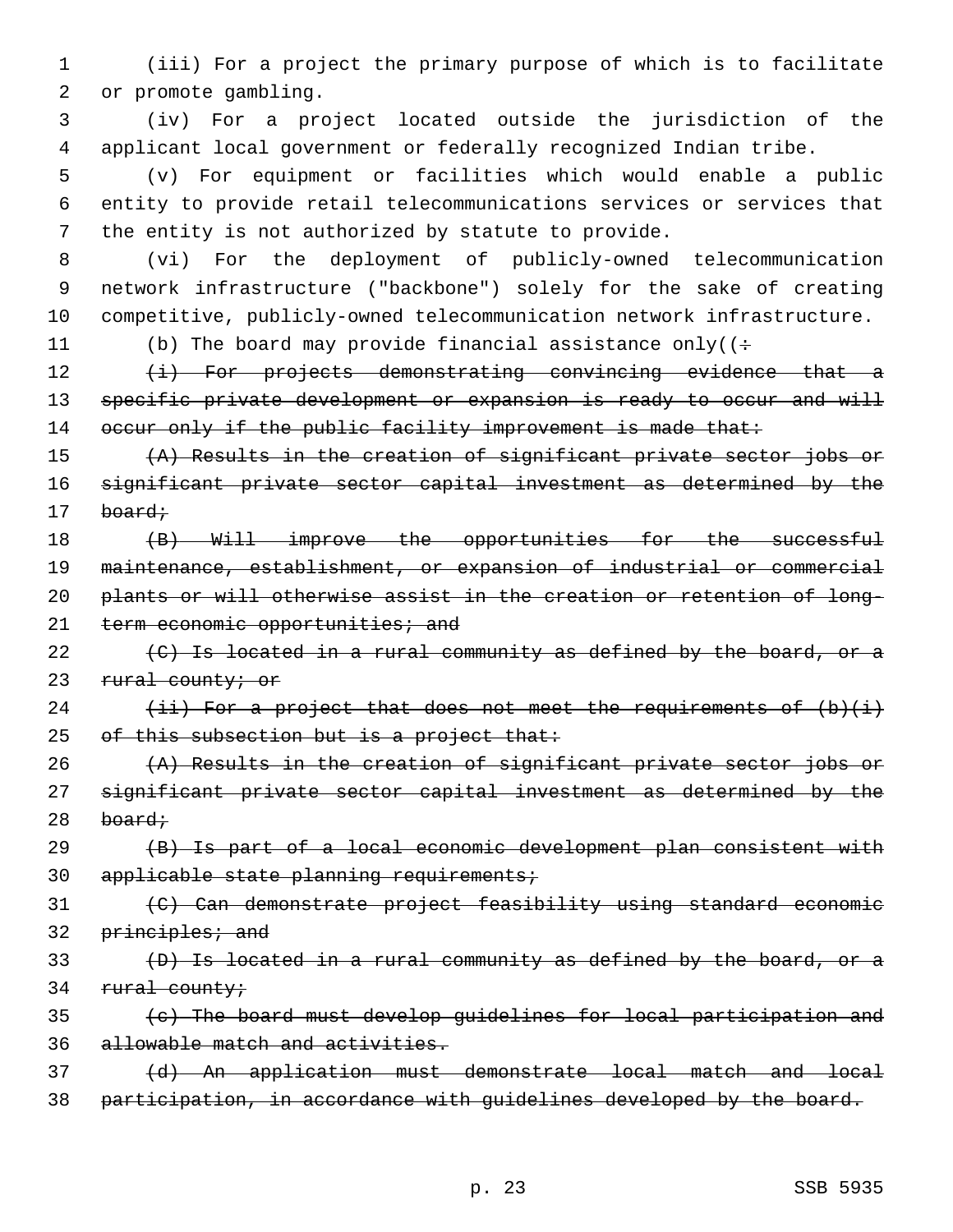$(1 + e)$ ) for projects located in a rural community as defined by the 2 board, or located in a rural county, that encourage, foster, develop, 3 and improve broadband within the state in order to:

4 (i) Drive job creation, promote innovation, and expand markets 5 for local businesses; or

6 (ii) Serve the ongoing and growing needs of local education 7 systems, health care system, public safety system, industries and 8 businesses, governmental operations, and citizens; and

9 (iii) Improve accessibility for underserved communities and 10 populations.

11 (c) An application must be approved by the local government and 12 supported by the local associate development organization or local 13 workforce development council or approved by the governing body of 14 the federally recognized Indian tribe.

15  $((\text{+f-}))(d)$  The board may allow de minimis general system 16 improvements to be funded if they are critically linked to the 17 viability of the project.

18 (((4) An application must demonstrate convincing evidence that 19 the median hourly wage of the private sector jobs created after the 20 project is completed will exceed the countywide median hourly wage.

21 (h) The board must prioritize each proposed project according to:

  $(i)$  The relative benefits provided to the community by the jobs the project would create, not just the total number of jobs it would 24 create after the project is completed, but also giving consideration to the unemployment rate in the area in which the jobs would be <del>located;</del>

27 (ii) The rate of return of the state's investment, including, but 28 not limited to, the leveraging of private sector investment, 29 anticipated job creation and retention, and expected increases in 30 state and local tax revenues associated with the project;

31 (iii) Whether the proposed project offers a health insurance plan 32 for employees that includes an option for dependents of employees;

 (iv) Whether the public facility investment will increase existing capacity necessary to accommodate projected population and employment growth in a manner that supports infill and redevelopment of existing urban or industrial areas that are served by adequate public facilities. Projects should maximize the use of existing infrastructure and provide for adequate funding of necessary 39 transportation improvements;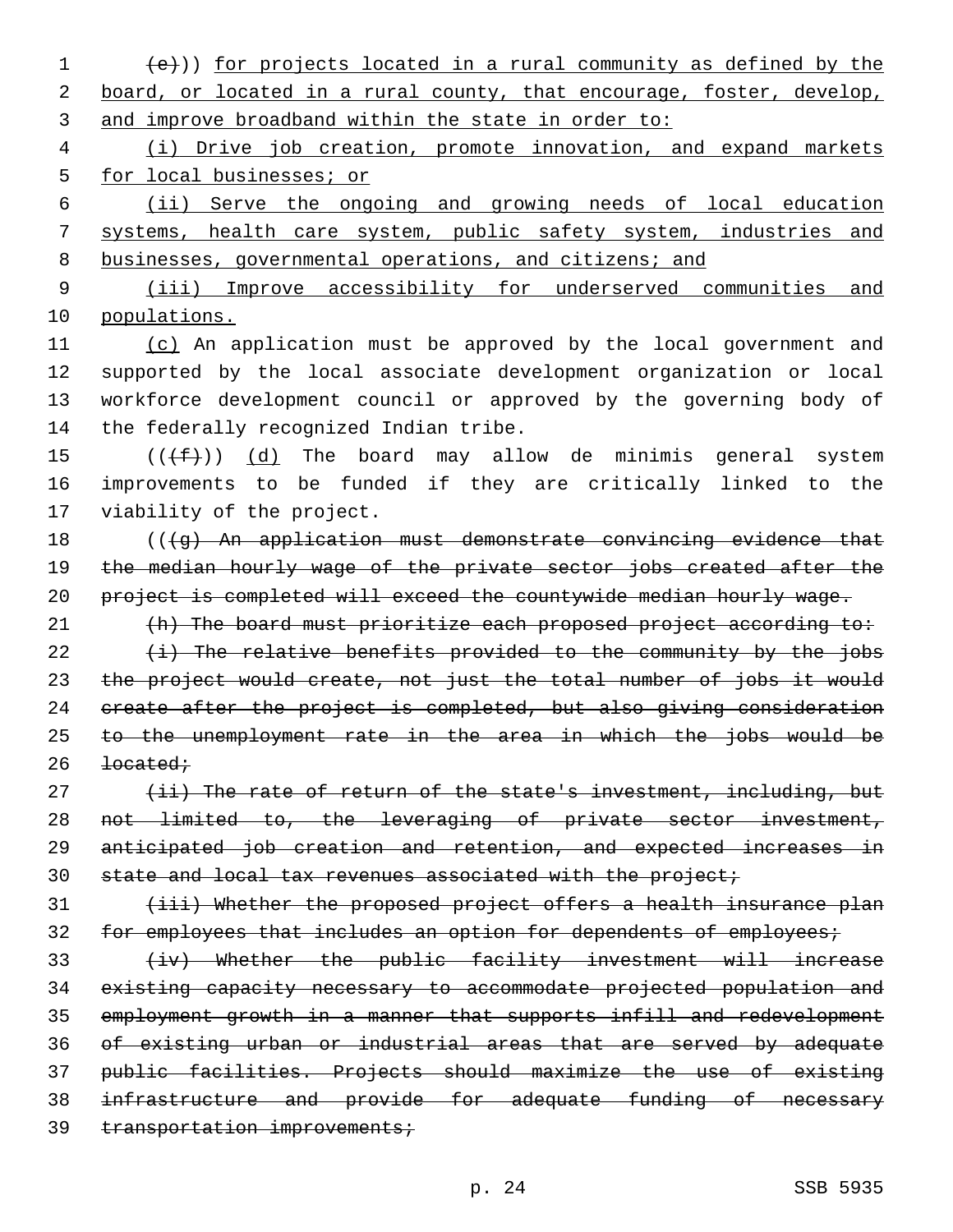(v) Whether the applicant's permitting process has been certified

2 as streamlined by the office of regulatory assistance; and

 (vi) Whether the applicant has developed and adhered to guidelines regarding its permitting process for those applying for development permits consistent with section 1(2), chapter 231, Laws  $6 \quad 6f \quad 2007.$ 

  $(\pm)$ ) (e) When evaluating and prioritizing projects, the board must give consideration, at a minimum, to the following factors:

 (i) The project's value to the community, including evidence of 10 support from affected local businesses and government;

 (ii) The project's feasibility, using standard economic principles;

 (iii) Commitment of local matching resources and local participation;

 (iv) The project's inclusion in a capital facilities plan, comprehensive plan, or local economic development plan consistent with applicable state planning requirements; and

(v) The project's readiness to proceed.

 (5) A responsible official of the local government or the federally recognized Indian tribe must be present during board deliberations and provide information that the board requests.

 $((+5+))$  (6) Before any financial assistance application is approved, the local government or the federally recognized Indian tribe seeking the assistance must demonstrate to the community economic revitalization board that no other timely source of funding is available to it at costs reasonably similar to financing available 27 from the community economic revitalization board.

Appropriation:

29 State Taxable Building Construction Account- State. . . . . . . . . . . . . . . . . . . . . ((\$5,000,000)) \$10,000,000 32 Prior Biennia (Expenditures). . . . . . . . . . . . . . . . \$0 33 Future Biennia (Projected Costs). . . . . . . . . . . . . . \$0 TOTAL. . . . . . . . . . . . . . . . . . . . . ((\$5,000,000)) \$10,000,000

 NEW SECTION. **Sec. 20.** By July 1, 2019, the governor's office on broadband access created in section 5 of this act must study taxes imposed on the capital costs associated with providing retail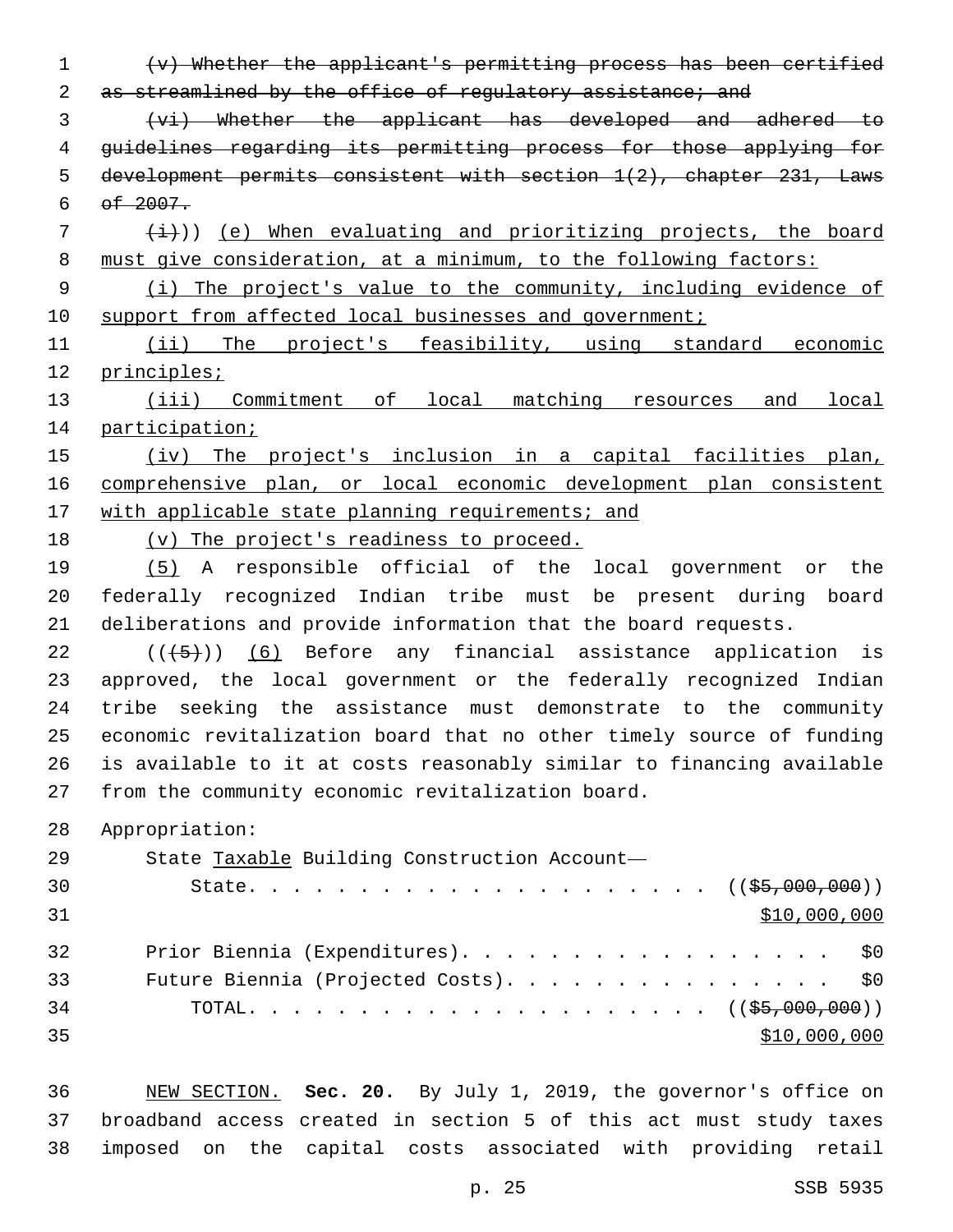broadband service, including taxes paid under chapters 82.08 and 82.12 RCW. The study must include an examination of the impact to broadband deployment if a credit is provided against taxes paid under chapters 82.08 and 82.12 RCW on the capital costs associated with providing retail broadband service telecommunications network transmission equipment located in an underserved area in the state.

 NEW SECTION. **Sec. 21.** The governor's office on broadband access created in section 5 of this act must develop a small cell facility deployment permitting model ordinance for cities and towns. The governor's office on broadband access must consult with cities, counties, and service providers when developing the model ordinance. The model ordinance must be available for cities and towns by September 1, 2018.

 NEW SECTION. **Sec. 22.** The following acts or parts of acts are each repealed:

 (1) RCW 43.330.400 (Broadband mapping account—Federal broadband data improvement act funding—Coordination of broadband mapping activities) and 2011 1st sp.s. c 43 s 603 & 2009 c 509 s 2;

 (2) RCW 43.330.403 (Reporting availability of high-speed internet —Survey of high-speed internet infrastructure owned or leased by state agencies—Geographic information system map—Rules) and 2011 1st sp.s. c 43 s 604 & 2009 c 509 s 3;22

 (3) RCW 43.330.406 (Procurement of geographic information system map—Accountability and oversight structure—Application of public records act) and 2011 1st sp.s. c 43 s 605 & 2009 c 509 s 4;

 (4) RCW 43.330.409 (Broadband mapping, deployment, and adoption— Reports) and 2011 1st sp.s. c 43 s 606 & 2009 c 509 s 5;

 (5) RCW 43.330.412 (Community technology opportunity program— Administration—Grant program) and 2011 1st sp.s. c 43 s 607, 2009 c 509 s 6, & 2008 c 262 s 6;30

 (6) RCW 43.330.415 (Washington community technology opportunity account) and 2011 1st sp.s. c 43 s 608, 2009 c 509 s 8, & 2008 c 262 33 s 8;

 (7) RCW 43.330.418 (Broadband deployment and adoption—Governor's actions—Oversight and implementation by the department) and 2011 1st sp.s. c 43 s 609 & 2009 c 509 s 9; and36